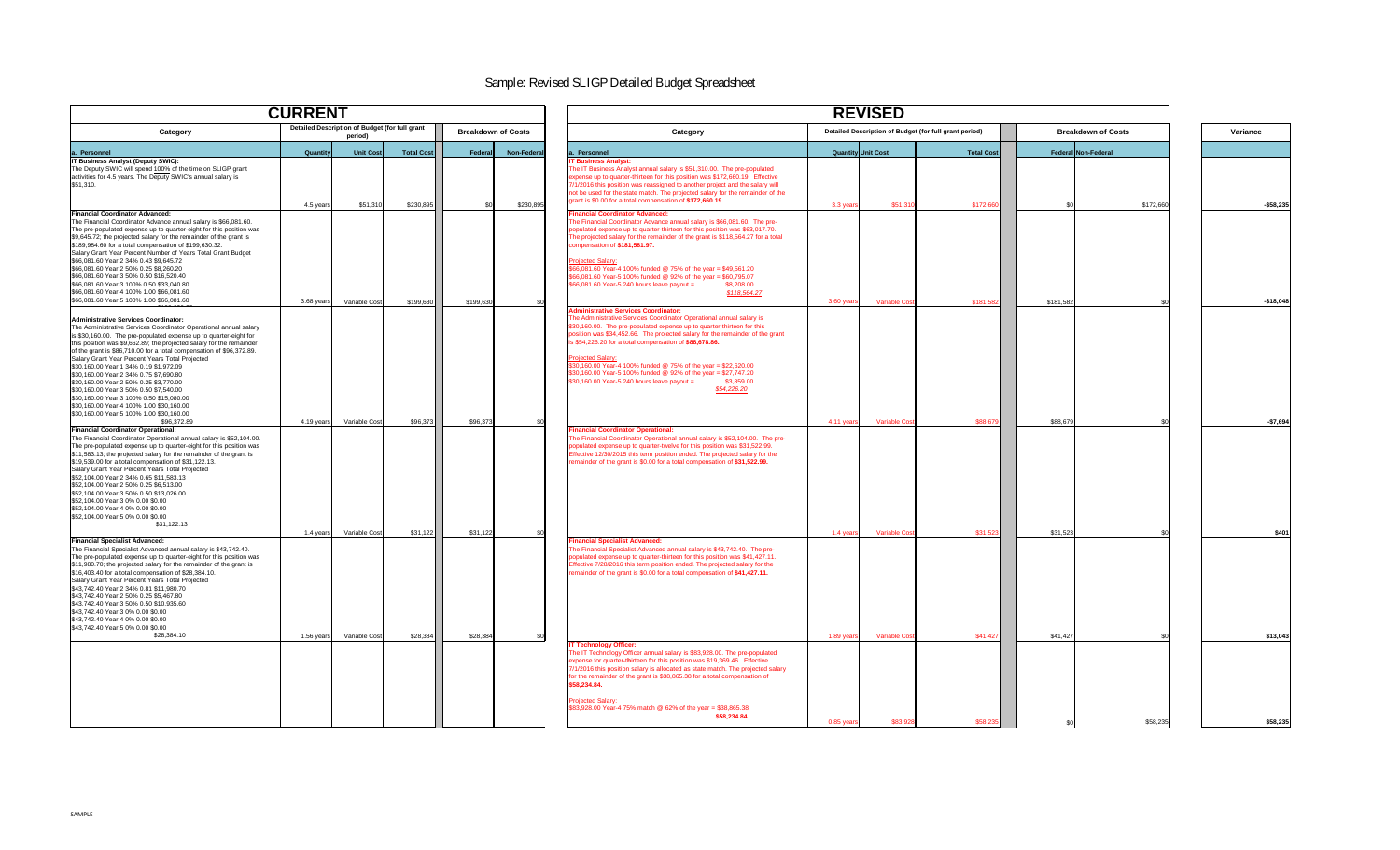

|                                                                                                                                        |                     |            |                   |                     |           | <b>Technical Manager II:</b><br>The Technical Manager II annual salary is \$106,204.80. The new position will<br>work in the capacity of a subject matter expert for education and outreach and<br>assist the State Point of Contract (SPOC) in grant related activities. The<br>position will not be hired until grant quarter fifteen. The projected salary for<br>the remainder of the grant and total compensation is \$164,002.82.<br><b>Projected Salary:</b> |                           |                      |                        |                        |           |                        |
|----------------------------------------------------------------------------------------------------------------------------------------|---------------------|------------|-------------------|---------------------|-----------|---------------------------------------------------------------------------------------------------------------------------------------------------------------------------------------------------------------------------------------------------------------------------------------------------------------------------------------------------------------------------------------------------------------------------------------------------------------------|---------------------------|----------------------|------------------------|------------------------|-----------|------------------------|
|                                                                                                                                        |                     |            |                   |                     |           | \$106,204.80 Year-4 100% funded @ 50% of the year = \$53,102.40<br>\$106,204.80 Year-5 100% funded @ 92% of the year = \$97,708.42<br>$$106,204.80$ Year-5 240 hours leave payout =<br>\$13,192.00<br>\$164,003.00                                                                                                                                                                                                                                                  |                           |                      |                        |                        |           |                        |
| <b>Total Personnel</b>                                                                                                                 |                     |            | \$586,404         | \$355,509           | \$230,895 | <b>Total Personnel</b>                                                                                                                                                                                                                                                                                                                                                                                                                                              | 1.42 years                | \$106,205            | \$164,003<br>\$738,109 | \$164,003<br>\$507,214 | \$230,895 | \$164,003<br>\$151,705 |
|                                                                                                                                        |                     |            |                   |                     |           |                                                                                                                                                                                                                                                                                                                                                                                                                                                                     |                           |                      |                        |                        |           |                        |
| <b>b. Fringe Benefits</b>                                                                                                              | <b>Quantity</b>     | Unit Cost  | <b>Total Cost</b> | Federal Non-Federal |           | <b>b.</b> Fringe Benefits                                                                                                                                                                                                                                                                                                                                                                                                                                           | <b>Quantity Unit Cost</b> |                      | <b>Total Cost</b>      | Federal Non-Federal    |           |                        |
| <b>IT Business Analyst</b><br>Fringe is calculated on previous actuals, plus projections based on                                      |                     |            |                   |                     |           | <b>IT Business Analyst:</b>                                                                                                                                                                                                                                                                                                                                                                                                                                         |                           |                      |                        |                        |           |                        |
| those actuals.                                                                                                                         | \$230,895           | 40.33%     | \$93,118          | -\$0                | \$93,118  | Fringe is calculated on previous actuals, plus projections based on actuals.                                                                                                                                                                                                                                                                                                                                                                                        | \$172,66                  | 41.05%               | \$70,884               |                        | \$70,884  | $-$ \$22,234           |
| <b>Financial Coordinator Advanced</b>                                                                                                  |                     |            |                   |                     |           |                                                                                                                                                                                                                                                                                                                                                                                                                                                                     |                           |                      |                        |                        |           |                        |
| Fringe is calculated on previous actuals, plus projections based on<br>those actuals.                                                  | \$199,630           | 40.42%     | \$80,687          | \$80,687            |           | <b>Financial Coordinator Advanced:</b><br>Fringe is calculated on previous actuals, plus projections based on actuals.                                                                                                                                                                                                                                                                                                                                              | \$181,582                 | 30.00%               | \$54,482               | \$54,482               |           | $-$26,205$             |
| <b>Administrative Services Coordinator</b>                                                                                             |                     |            |                   |                     |           |                                                                                                                                                                                                                                                                                                                                                                                                                                                                     |                           |                      |                        |                        |           |                        |
| Fringe is calculated on previous actuals, plus projections based on                                                                    |                     |            |                   |                     |           | <b>Administrative Services Coordinator:</b>                                                                                                                                                                                                                                                                                                                                                                                                                         |                           |                      |                        |                        |           |                        |
| those actuals.                                                                                                                         | \$96,373            | 41.91%     | \$40,390          | \$40,390            |           | Fringe is calculated on previous actuals, plus projections based on actuals.                                                                                                                                                                                                                                                                                                                                                                                        | \$88,679                  | 52.76%               | \$46,790               | \$46,790               |           | \$6,400                |
| <b>Financial Coordinator Operational:</b>                                                                                              |                     |            |                   |                     |           |                                                                                                                                                                                                                                                                                                                                                                                                                                                                     |                           |                      |                        |                        |           |                        |
| Fringe is calculated on previous actuals, plus projections based on<br>those actuals.                                                  | \$31,122            | 39.95%     | \$12,432          | \$12,432            |           | <b>Financial Coordinator Operational:</b><br>Fringe is calculated on previous actuals, plus projections based on actuals.                                                                                                                                                                                                                                                                                                                                           | \$31,523                  | 35.43%               | \$11,168               | \$11,168               |           | $-$1,264$              |
| <b>Financial Specialist Advanced:</b>                                                                                                  |                     |            |                   |                     |           |                                                                                                                                                                                                                                                                                                                                                                                                                                                                     |                           |                      |                        |                        |           |                        |
| Fringe is calculated on previous actuals, plus projections based on                                                                    |                     |            |                   |                     |           | <b>Financial Specialist Advanced:</b>                                                                                                                                                                                                                                                                                                                                                                                                                               |                           |                      |                        |                        |           |                        |
| those actuals.                                                                                                                         | \$28,384            | 43.56%     | \$12,365          | \$12,365            |           | Fringe is calculated on previous actuals, plus projections based on actuals.                                                                                                                                                                                                                                                                                                                                                                                        | \$41,427                  | 46.17%               | \$19,127               | \$19,127               |           | \$6,762                |
|                                                                                                                                        |                     |            |                   |                     |           |                                                                                                                                                                                                                                                                                                                                                                                                                                                                     |                           |                      |                        |                        |           |                        |
|                                                                                                                                        |                     |            |                   |                     |           | <b>IT Technology Officer:</b><br>Fringe is calculated on previous actuals, plus projections based on actuals.                                                                                                                                                                                                                                                                                                                                                       | \$58,235                  | 38.18%               | \$22,234               |                        | \$22,234  | \$22,234               |
|                                                                                                                                        |                     |            |                   |                     |           |                                                                                                                                                                                                                                                                                                                                                                                                                                                                     |                           |                      |                        |                        |           |                        |
|                                                                                                                                        |                     |            |                   |                     |           | <b>Technical Manager II:</b>                                                                                                                                                                                                                                                                                                                                                                                                                                        |                           |                      |                        |                        |           |                        |
|                                                                                                                                        |                     |            |                   |                     |           | Fringe is calculated on budget projections.                                                                                                                                                                                                                                                                                                                                                                                                                         | \$164,003                 | 27.37%               | \$44,89                | \$44,893               |           | \$44,893               |
| <b>Total Fringe Benefits</b>                                                                                                           |                     |            | \$238,992         | \$145,874           | \$93,118  | <b>Total Fringe Benefits</b>                                                                                                                                                                                                                                                                                                                                                                                                                                        |                           |                      | \$269,578              | \$176,460              | \$93,118  | \$30,586               |
| c. Travel                                                                                                                              | Quantity            | Unit Cost  | <b>Total Cost</b> | Federal Non-Federal |           | c. Travel                                                                                                                                                                                                                                                                                                                                                                                                                                                           | <b>Quantity Unit Cost</b> |                      | <b>Total Cost</b>      | Federal Non-Federal    |           |                        |
| The State will hold four annual meetings with all stakeholders                                                                         |                     |            |                   |                     |           | The State has held two annual meetings and plans a third meeting in                                                                                                                                                                                                                                                                                                                                                                                                 |                           |                      |                        |                        |           |                        |
| at a budgeted total cost of \$20,595.84 for the four meetings.                                                                         |                     |            |                   |                     |           | 2017. The actual travel cost for the first meeting was \$1,980.18 and                                                                                                                                                                                                                                                                                                                                                                                               |                           |                      |                        |                        |           |                        |
| The meetings will be include all federal, state, local and tribal<br>representatives for purpose of providing education and            |                     |            |                   |                     |           | \$1,083.56 for the second meeting. The planned budget cost of the third<br>and forth meeting is \$2,725.92 for a total cost of \$8,515.58. The                                                                                                                                                                                                                                                                                                                      |                           |                      |                        |                        |           |                        |
| outreach associated with the project. Funds will cover travel                                                                          |                     |            |                   |                     |           | meetings will be include all federal, state, local and tribal                                                                                                                                                                                                                                                                                                                                                                                                       |                           |                      |                        |                        |           |                        |
| and per diem for attendees. Based on historic information, it is                                                                       |                     |            |                   |                     |           | representatives for purpose of providing education and outreach                                                                                                                                                                                                                                                                                                                                                                                                     |                           |                      |                        |                        |           |                        |
| expected that attendance will be up to 100 people; however,                                                                            |                     |            |                   |                     |           | associated with the project. Funds will cover travel and per diem for                                                                                                                                                                                                                                                                                                                                                                                               |                           |                      |                        |                        |           |                        |
| only approximately ten percent have claimed per diem. The                                                                              |                     |            |                   |                     |           | attendees. Based on historic information, it is expected that attendance                                                                                                                                                                                                                                                                                                                                                                                            |                           |                      |                        |                        |           |                        |
| cost breakdown is as follows:<br>2 days of per diem @ \$85/day                                                                         |                     |            |                   |                     |           | will be up to 100 people; however, only approximately two percent have<br>claimed per diem. The cost breakdown for the third meeting is as                                                                                                                                                                                                                                                                                                                          |                           |                      |                        |                        |           |                        |
| 302 miles                                                                                                                              |                     |            |                   |                     |           | follows:                                                                                                                                                                                                                                                                                                                                                                                                                                                            |                           |                      |                        |                        |           |                        |
| 100 Attendees                                                                                                                          |                     |            |                   |                     |           |                                                                                                                                                                                                                                                                                                                                                                                                                                                                     |                           |                      |                        |                        |           |                        |
| 10% Claim per diem                                                                                                                     |                     |            |                   |                     |           | 2 days of per diem @ \$85/day                                                                                                                                                                                                                                                                                                                                                                                                                                       |                           |                      |                        |                        |           |                        |
|                                                                                                                                        | 4 Annua<br>Meetings | \$5,149.00 | \$20,596          | \$20,596            |           | 302 miles<br>100 Attendees                                                                                                                                                                                                                                                                                                                                                                                                                                          | 4 Annua<br>Meeting        | <b>Variable Cost</b> | \$8,516                | \$8,516                |           | $-$12,080$             |
| The State will hold six regional meetings per year for three years at                                                                  |                     |            |                   |                     |           | The State will hold six regional meetings per year for two years at a                                                                                                                                                                                                                                                                                                                                                                                               |                           |                      |                        |                        |           |                        |
| a budgeted cost of \$19,415.52. These meetings will be held to                                                                         |                     |            |                   |                     |           | udgeted cost of \$18,069.12. These meetings will be held to provide regional                                                                                                                                                                                                                                                                                                                                                                                        |                           |                      |                        |                        |           |                        |
| provide regional state, local and tribal stakeholder's education and<br>outreach with an emphasis on regional needs and requirements.  |                     |            |                   |                     |           | ate, local and tribal stakeholder's education and outreach with an emphasis<br>on regional needs and requirements. Funds will cover travel and per diem for                                                                                                                                                                                                                                                                                                         |                           |                      |                        |                        |           |                        |
| Funds will cover travel and per diem for four State employees from                                                                     |                     |            |                   |                     |           | six State employees from Santa Fe to attend the meeting. Additional travel                                                                                                                                                                                                                                                                                                                                                                                          |                           |                      |                        |                        |           |                        |
| Santa Fe to attend the meeting. Additional travel for up to 3                                                                          |                     |            |                   |                     |           | or two attendee (travel = 102 miles $@.44/mile$ ). Based on historic                                                                                                                                                                                                                                                                                                                                                                                                |                           |                      |                        |                        |           |                        |
| attendees (travel = 102 miles $@.44/mile$ ). Based on historic<br>information, it is expected that attendance will be up to 25 people; |                     |            |                   |                     |           | nformation, it is expected that attendance will be up to 25 people; however,                                                                                                                                                                                                                                                                                                                                                                                        |                           |                      |                        |                        |           |                        |
| however, only approximately ten percent have claimed per diem.                                                                         |                     |            |                   |                     |           | only approximately two percent have claimed per diem. The first round of<br>regional meetings were held at no cost to the grant. The cost breakdown is                                                                                                                                                                                                                                                                                                              |                           |                      |                        |                        |           |                        |
| The cost breakdown is as follows:                                                                                                      |                     |            |                   |                     |           | as follows:                                                                                                                                                                                                                                                                                                                                                                                                                                                         |                           |                      |                        |                        |           |                        |
| Santa Fe employees (2)                                                                                                                 |                     |            |                   |                     |           | Santa Fe employees (6)                                                                                                                                                                                                                                                                                                                                                                                                                                              |                           |                      |                        |                        |           |                        |
| 2 days of per diem @ \$85/day<br>50 miles @ .44/mile                                                                                   |                     |            |                   |                     |           | lays of per diem @ \$85/day<br>150 miles @ .44/mile                                                                                                                                                                                                                                                                                                                                                                                                                 |                           |                      |                        |                        |           |                        |
| 25 attendees                                                                                                                           |                     |            |                   |                     |           | 25 attendees                                                                                                                                                                                                                                                                                                                                                                                                                                                        |                           |                      |                        |                        |           |                        |
| 102 miles @ .44/mile<br>10% Claim per diem                                                                                             | 18 Regiona          |            |                   |                     |           | 44/miles @ .44/mile                                                                                                                                                                                                                                                                                                                                                                                                                                                 | 18 Region                 |                      |                        |                        |           |                        |
|                                                                                                                                        | Meetings            | \$1,079.00 | \$19,415          | \$19,415            |           | 2% Claim per diem                                                                                                                                                                                                                                                                                                                                                                                                                                                   | <b>Meetir</b>             | <b>Variable Co</b>   | \$18.06                | \$18,069               |           | $-$1,346$              |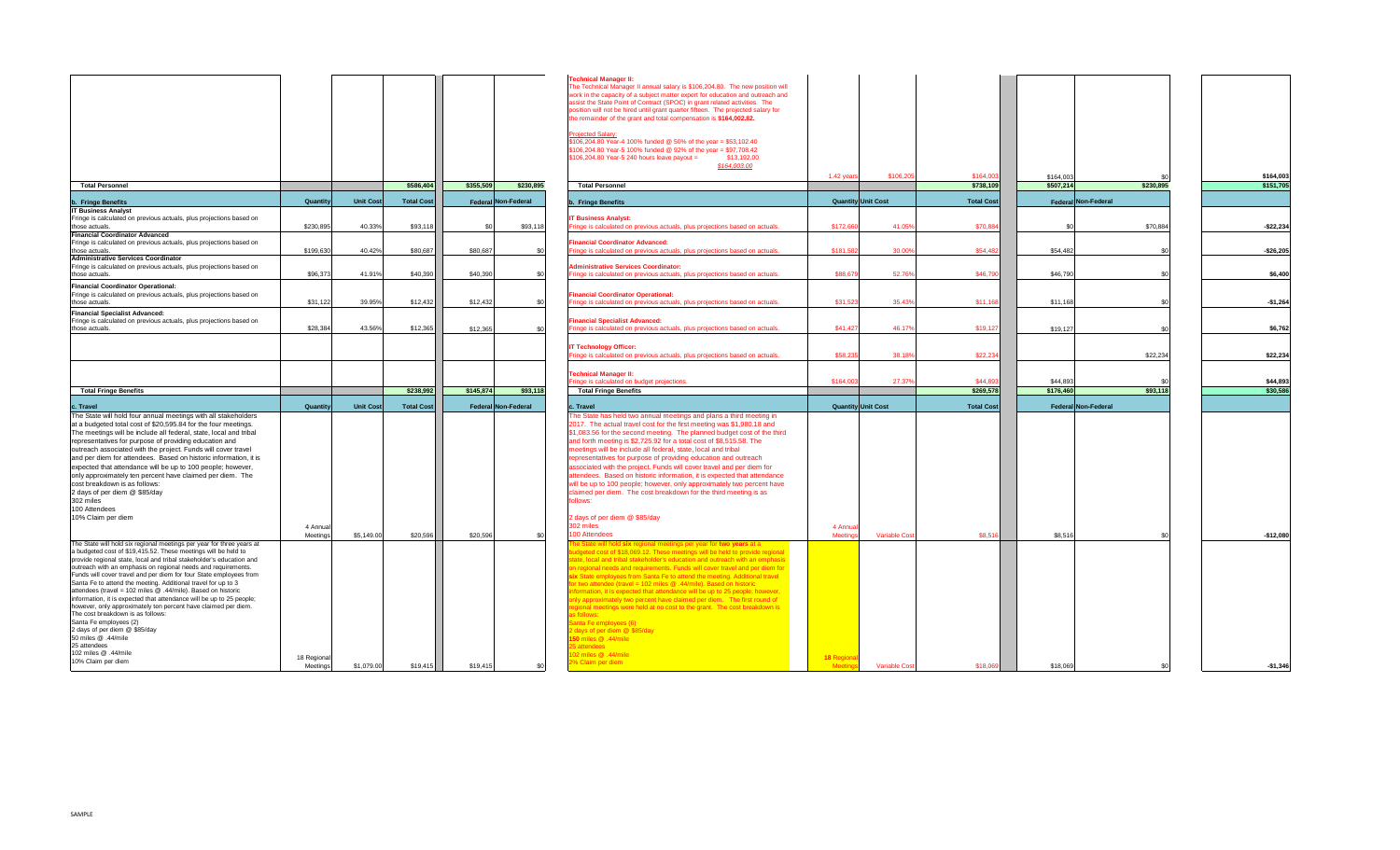

| The State will budget \$13,797.60 for travel expenses to hold ten<br>special meetings to accommodate Tribal Nations stakeholders.<br>Funds will cover travel and per diem for five State employees from<br>Santa Fe to attend the meeting plus per diem for up to two<br>attendees predicated on where they are traveling from. Based on<br>historic information, it is expected that attendance will be up to ten<br>people. However, only a small percentage of the attendees request<br>reimbursement for travel. The cost breakdown is as follows:<br>Santa Fe employees<br>2 days of per diem @ \$85/day<br>200 miles @ .44/mile<br>10 attendees<br>65 miles @ .44/mile<br>20% Claim per diem | 10 Special<br>Meetings | \$1,380.00 | \$13,798  | \$13,798  | The State will budget \$5,732.16 for travel expenses to hold eight special<br>eetings to accommodate Tribal Nations stakeholders. The first meeting was<br>leld at no cost. The projected cost for the remaining meetings is \$818.88 per<br>neeting. Funds will cover travel and per diem for three State employees from<br>Santa Fe to attend the meeting plus per diem for one attendee predicated on<br>where they are traveling from. Based on historic information, it is expected<br>that attendance will be up to ten people. However, only a small percentage of<br>the attendees request reimbursement for travel. The cost breakdown is as<br>3 Santa Fe employees<br>2 days of per diem @ \$85/day<br>44/miles @ .44/mile<br>10 attendees<br>102 miles @ .44/mile<br>2% Claim per diem | 8 Specia<br>Meeting | <b>Variable Cost</b> | \$5,732   | \$5,732   | $-$8,066$    |
|----------------------------------------------------------------------------------------------------------------------------------------------------------------------------------------------------------------------------------------------------------------------------------------------------------------------------------------------------------------------------------------------------------------------------------------------------------------------------------------------------------------------------------------------------------------------------------------------------------------------------------------------------------------------------------------------------|------------------------|------------|-----------|-----------|----------------------------------------------------------------------------------------------------------------------------------------------------------------------------------------------------------------------------------------------------------------------------------------------------------------------------------------------------------------------------------------------------------------------------------------------------------------------------------------------------------------------------------------------------------------------------------------------------------------------------------------------------------------------------------------------------------------------------------------------------------------------------------------------------|---------------------|----------------------|-----------|-----------|--------------|
| The State will budget \$6,876.83; for fifteen individual meeting to<br>educate and provide outreach to specific stakeholders. Funds will<br>cover travel for two State employees from Santa Fe to attend the<br>meeting. Attendees do not need to travel. The first two meetings<br>were expenses for a total of \$168.83. The cost breakdown is as<br>follows:<br>Santa Fe employees<br>2 days of per diem @ \$85/day<br>200 miles @ .44/mile                                                                                                                                                                                                                                                     | 13 Individual          |            |           |           | The State will budget \$4,015.89; for six individual meetings to educate and<br>provide outreach to specific stakeholders. Funds will cover travel for three<br>State employees from Santa Fe to attend the meeting. Attendees do not need<br>to travel. The first meeting was expenses at \$145.89. The following meetings<br>will be projected at \$774.00 per meeting. The cost breakdown is as follows:<br>3 Santa Fe employees<br>2 days of per diem @ \$85/day<br>200 miles @ .44/mile                                                                                                                                                                                                                                                                                                       | 6 Individua         |                      |           |           |              |
|                                                                                                                                                                                                                                                                                                                                                                                                                                                                                                                                                                                                                                                                                                    | Meetinas               | \$516.00   | \$6,877   | \$6,877   |                                                                                                                                                                                                                                                                                                                                                                                                                                                                                                                                                                                                                                                                                                                                                                                                    | Meeting             | <b>Variable Cost</b> | \$4,016   | \$4,016   | $-$ \$2,861  |
| Estimates for the First Net, PSCR and Public Safety meetings are<br>based on the following costs:<br>Airfare \$600.00 round trip<br>Hotel \$400.00 per night<br>Meals \$85.00 per day<br>Mileage \$.44/mile avg 189 miles<br>Parking \$15.00 per day<br>Car rental/gas \$400.00 (1 car per group)                                                                                                                                                                                                                                                                                                                                                                                                  |                        |            |           |           | Estimates for the First Net, PSCR and Public Safety meetings are based on<br>the following costs:<br>Airfare \$600.00 round trip<br>Hotel \$400.00 per night<br>Meals \$85.00 per day<br>Mileage \$.44/mile avg 189 miles<br>Parking \$15.00 per day<br>Car rental/gas \$400.00 (1 car per group)                                                                                                                                                                                                                                                                                                                                                                                                                                                                                                  |                     |                      |           |           |              |
| <b>First Net Meetings</b>                                                                                                                                                                                                                                                                                                                                                                                                                                                                                                                                                                                                                                                                          | 8 Meetings             | \$3,996.00 | \$31,970  | \$31,970  | <b>First Net meetings, two attendees, eight meetings</b>                                                                                                                                                                                                                                                                                                                                                                                                                                                                                                                                                                                                                                                                                                                                           | 8 Meetings          | <b>Variable Cos</b>  | \$39,764  | \$39,764  | \$7,794      |
| <b>PSCR or Other National Meetings</b>                                                                                                                                                                                                                                                                                                                                                                                                                                                                                                                                                                                                                                                             | 6 Meetings             | \$5,794.00 | \$34,767  | \$34,767  | PSCR or other national meetings, two attendees, three meetings                                                                                                                                                                                                                                                                                                                                                                                                                                                                                                                                                                                                                                                                                                                                     | 3 Meeting           | <b>Variable Cost</b> | \$11,265  | \$11,265  | $-$23,502$   |
| Workshops associated with Public Safety Broadband<br>Network (SPOC, SHLB, etc.)                                                                                                                                                                                                                                                                                                                                                                                                                                                                                                                                                                                                                    | 8 Meetings             | \$5,794.00 | \$46,356  | \$46,356  | Workshops associated with Public Safety Broadband Network<br>(SPOC, SHLB, etc.), one attendee, eight meetings                                                                                                                                                                                                                                                                                                                                                                                                                                                                                                                                                                                                                                                                                      | 8 Meetings          | <b>Variable Cos</b>  | \$21,872  | \$21,872  | $-$24,484$   |
| Estimates for the Southwest Border Communications Working<br>Group (SWBCWG) meetings are based on the following costs:<br>Airfare \$300.00 round trip<br>Hotel \$150.00 per night<br>Meals \$65.00 per day<br>Mileage \$.44/mile avg 100 miles<br>Parking \$15.00 per day<br>Car rental/gas \$216.00 (1 car per group)                                                                                                                                                                                                                                                                                                                                                                             |                        |            |           |           | Estimates for the Southwest Border Communications Working Group<br>(SWBCWG) meetings are based on the following costs:<br>Airfare \$300.00 round trip<br>Hotel \$150.00 per night<br>Meals \$65.00 per day<br>Mileage \$.44/mile avg 100 miles<br>Parking \$15.00 per day<br>Car rental/gas \$216.00 (1 car per group)                                                                                                                                                                                                                                                                                                                                                                                                                                                                             |                     |                      |           |           |              |
| SWBCWG meetings, 4 meetings per year<br>3 attendees per meeting, at 13 meetings and \$4,951.77<br>previously expensed                                                                                                                                                                                                                                                                                                                                                                                                                                                                                                                                                                              | 13 Meetings            | \$2,868.00 | \$42,236  | \$42,236  | <b>SWBCWG</b> meetings, one attendee, four meetings per year<br>at 11 meetings total                                                                                                                                                                                                                                                                                                                                                                                                                                                                                                                                                                                                                                                                                                               | 11 Meeti            | <b>Variable Cos</b>  | \$20,054  | \$20,054  | $-$ \$22,182 |
| Estimates for the Regional Coordination Meetings are based on the<br>following costs:<br>Airfare \$400.00 round trip<br>Hotel \$200.00 per night<br>Meals \$85.00 per day<br>Mileage \$.44/mile avg 145 miles<br>Parking \$15.00 per day<br>Car rental/gas \$315.00 (1 car per group)                                                                                                                                                                                                                                                                                                                                                                                                              |                        |            |           |           | Estimates for the Regional Coordination Meetings are based on the following<br>Airfare \$400.00 round trip<br>Hotel \$200.00 per night<br>Meals \$85.00 per day<br>Mileage \$.44/mile avg 145 miles<br>Parking \$15.00 per day<br>Car rental/gas \$315.00 (1 car per group)                                                                                                                                                                                                                                                                                                                                                                                                                                                                                                                        |                     |                      |           |           |              |
| \$7,928 for Regional Coordination Meetings out of<br>state travel expenses. This would include special trips<br>to other states (e.g. Texas) to coordinate activities<br>along/between the border region and/or within the<br>FEMA region. These would be individual meetings with<br>representatives from other border states such as<br>Texas, Arizona, and possibly California to coordinate<br>efforts between those states and the State of New<br>Mexico. Plans are for two attendees and three total<br>trips, each trip would include an overnight stay.                                                                                                                                   |                        |            |           |           | \$5,878.29 for Regional Coordination meetings out of state travel<br>expenses. This would include special trips to other states (e.g.<br>Texas) to coordinate activities along/between the border region and/or<br>within the FEMA region. These would be individual meetings with<br>representatives from other border states such as Texas, Arizona, and<br>possibly California to coordinate efforts between those states and the<br>State of New Mexico. Plans are for one attendee and three total trips,<br>each trip would include an overnight stay.                                                                                                                                                                                                                                       |                     |                      |           |           |              |
|                                                                                                                                                                                                                                                                                                                                                                                                                                                                                                                                                                                                                                                                                                    | 3 Meetings             | \$2,643.00 | \$7,928   | \$7,928   |                                                                                                                                                                                                                                                                                                                                                                                                                                                                                                                                                                                                                                                                                                                                                                                                    | 3 Meetings          | <b>Variable Cost</b> | \$5,878   | \$5,878   | $-$2,050$    |
| \$7,928 for NASTD - National Association of State<br>Technology Directors Meetings out of state travel<br>expenses. This would include special trips to other<br>states to coordinate technology activities. These would<br>be conferences and seminars with the Western Region<br>to coordinate efforts between those states and the<br>State of New Mexico. Plans are for a meeting each<br>quarter for two attendees; each trip would include an                                                                                                                                                                                                                                                |                        |            |           |           | \$10,398.68 for NASTD - National Association of State<br>Technology Directors Meetings out of state travel expenses.<br>This would include special trips to other states to coordinate<br>technology activities. These would be conferences and<br>seminars with the Western Region to coordinate efforts between<br>those states and the State of New Mexico. Plans are for one<br>meeting per year for one attendee; each trip would include an<br>overnight stay.                                                                                                                                                                                                                                                                                                                               |                     |                      |           |           |              |
| overnight stay.                                                                                                                                                                                                                                                                                                                                                                                                                                                                                                                                                                                                                                                                                    | 6 Meetings             | \$2,643.00 | \$15,856  | \$15,856  |                                                                                                                                                                                                                                                                                                                                                                                                                                                                                                                                                                                                                                                                                                                                                                                                    | 5 Meetin            | \$2,643.0            | \$10,399  | \$10,399  | $-$5,457$    |
| <b>Total Travel</b>                                                                                                                                                                                                                                                                                                                                                                                                                                                                                                                                                                                                                                                                                |                        |            | \$239,799 | \$239,799 | <b>Total Travel</b>                                                                                                                                                                                                                                                                                                                                                                                                                                                                                                                                                                                                                                                                                                                                                                                |                     |                      | \$145,565 | \$145,565 | $-$94,234$   |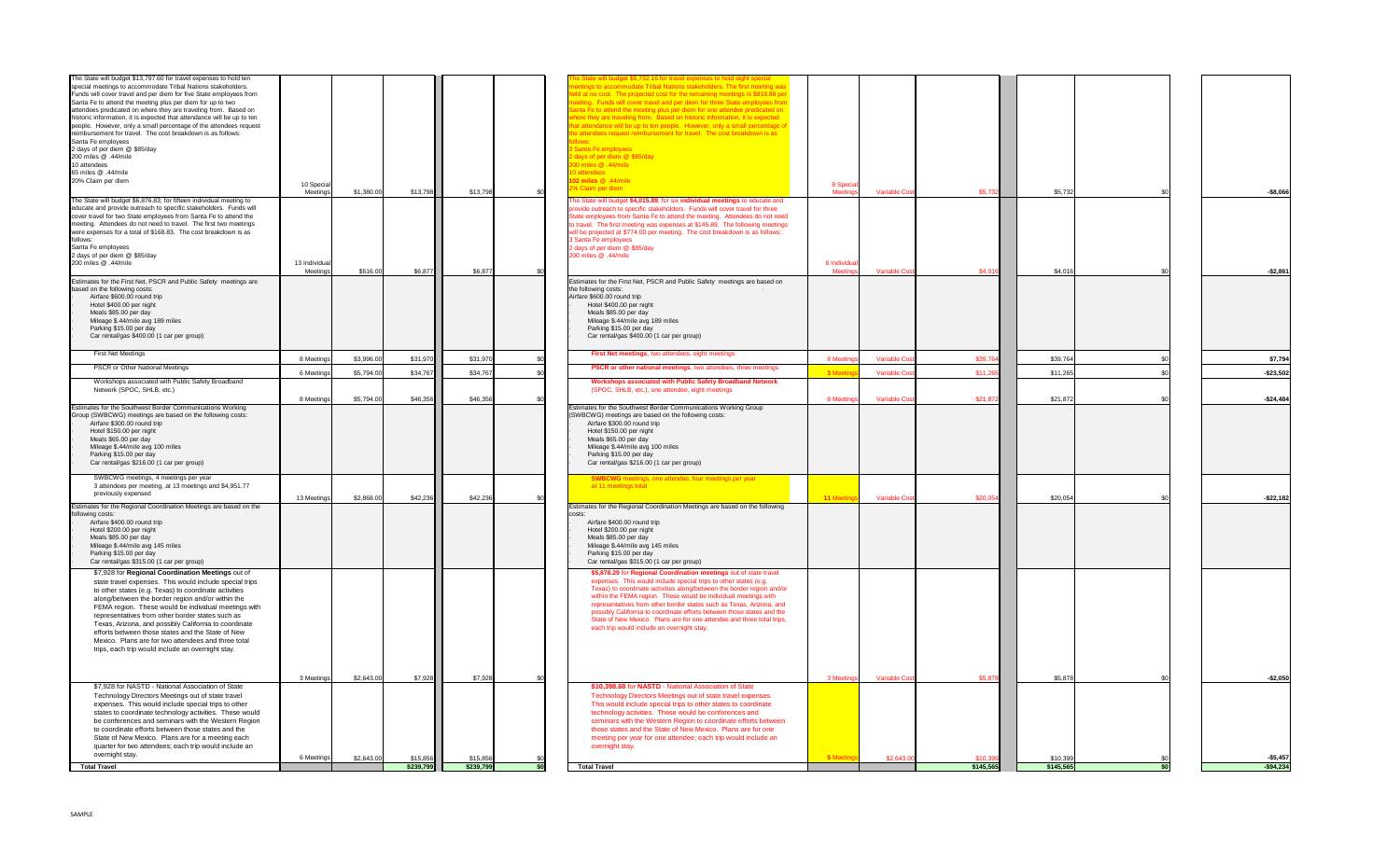

| d. Equipment                                                                                                                              | <b>Quantity</b>      | Unit Cost        | <b>Total Cost</b> | Federal Non-Federal        | d. Equipment                                                                                                                                                   | <b>Quantity Unit Cost</b>                      | <b>Total Cost</b> | Federal Non-Federal |            |
|-------------------------------------------------------------------------------------------------------------------------------------------|----------------------|------------------|-------------------|----------------------------|----------------------------------------------------------------------------------------------------------------------------------------------------------------|------------------------------------------------|-------------------|---------------------|------------|
|                                                                                                                                           |                      |                  |                   | cn                         | N/A<br><b>Total Equipment</b>                                                                                                                                  |                                                | ¢Ω                |                     |            |
| <b>Total Equipment</b>                                                                                                                    |                      |                  |                   |                            |                                                                                                                                                                |                                                |                   |                     |            |
| e. Supplies<br>Personal Computers (3 at approximately \$2,000 each)                                                                       | Quantity             | <b>Unit Cost</b> | <b>Total Cost</b> | Federal Non-Federal        | e. Supplies<br>Staff personal computers, staff monitors, conference room monitors,                                                                             | <b>Quantity Unit Cost</b>                      | <b>Total Cost</b> | Federal Non-Federal |            |
|                                                                                                                                           |                      | \$2,000          | \$6,000           | \$6,000                    | presentation laptops, unit operating systems, and MS Office software                                                                                           | <b>Various Cos</b>                             | \$27,535          | \$27,535            | \$21,535   |
| 6 software packages @ \$500/license for 3 computers                                                                                       |                      | \$500            | \$9,000           | \$9,000                    | Include in line above                                                                                                                                          |                                                |                   |                     | -\$9,000   |
| Software:                                                                                                                                 |                      |                  |                   |                            | <b>Software:</b>                                                                                                                                               |                                                |                   |                     |            |
| Webinar Software WebEx-100 attendees (\$89 plus 8.19% tax per<br>month)                                                                   |                      |                  |                   |                            | Webinar Software WebEx- 100 attendees (\$89 plus 8.19% tax per month)                                                                                          |                                                |                   |                     |            |
|                                                                                                                                           |                      | \$96             | \$3,466           | \$3,466                    |                                                                                                                                                                | <b>Various Cos</b>                             | \$1,896           | \$1,896             | $-$1,570$  |
|                                                                                                                                           |                      |                  |                   |                            |                                                                                                                                                                |                                                |                   |                     |            |
|                                                                                                                                           |                      |                  |                   |                            |                                                                                                                                                                |                                                |                   |                     |            |
|                                                                                                                                           |                      |                  |                   |                            |                                                                                                                                                                |                                                |                   |                     |            |
| <b>Educational Materials:</b><br>Special maps - \$5,425.00 for Earth Data Analysis Center                                                 |                      |                  |                   |                            | <b>Educational Materials:</b><br>Coverage maps - for Earth Data Analysis Center (EDAC) work                                                                    |                                                |                   |                     |            |
| (EDAC) work                                                                                                                               |                      |                  |                   |                            | Flyers, trifolds, presentation banners, and meeting pamphlets                                                                                                  |                                                |                   |                     |            |
| Special maps - \$3/copy for 3000 copies<br>Pamphlets - 3000 copies @ \$1.50/copy                                                          |                      |                  |                   |                            |                                                                                                                                                                |                                                |                   |                     |            |
|                                                                                                                                           |                      |                  |                   |                            |                                                                                                                                                                |                                                |                   | \$5,169             |            |
| <b>Office Supplies</b>                                                                                                                    |                      | \$18,925         | \$18,925          | \$18,925                   | <b>Office Supplies:</b>                                                                                                                                        | \$5,169                                        | \$5,169           |                     | $-$13,756$ |
| First year misc. office supplies                                                                                                          |                      |                  |                   |                            | Basic new staff office supplies                                                                                                                                |                                                |                   |                     |            |
| Standard Office Supplies (4 Years = 48 Months) * 3 staff<br>Annual / Regional Special Supplies                                            |                      |                  |                   |                            | Standard re-ordered office supplies<br>Annual, Regional, Special and Individual Meeting Supplies                                                               |                                                |                   |                     |            |
|                                                                                                                                           |                      | \$4,044          | \$4,044           | \$4,044                    |                                                                                                                                                                | \$5,846                                        | \$5,846           | \$5,846             | \$1,802    |
| <b>Total Supplies</b>                                                                                                                     |                      |                  | \$41,435          | \$41,435                   | <b>Total Supplies</b>                                                                                                                                          |                                                | \$40,446          | \$40,446            |            |
| f. Contractual                                                                                                                            | <b>Quantity</b>      | <b>Unit Cost</b> | <b>Total Cost</b> | <b>Federal Non-Federal</b> | <b>Contractual</b>                                                                                                                                             | <b>Quantity Unit Cost</b>                      | <b>Total Cost</b> | Federal Non-Federal |            |
| <b>Event Coordinator:</b><br>\$172,697.45 will be budgeted to hire an Event Coordinator for                                               |                      |                  |                   |                            | <b>Event Coordinator:</b><br>\$176,689.62 will be budgeted to hire an Event Coordinator for coordination of                                                    |                                                |                   |                     |            |
| coordination of the 4 annual state meetings with stakeholders.                                                                            |                      |                  |                   |                            | the 4 annual state meetings and three rounds of regional meetings with                                                                                         |                                                |                   |                     |            |
| Additional budget was need the first year for outreach material.<br>This budget will be for organizing and conducting the annual          |                      |                  |                   |                            | stakeholders. Additional budget was need the first year for outreach material.<br>This budget will be for organizing and conducting the annual meetings and is |                                                |                   |                     |            |
| meetings and is based on the cost of the first annual meeting at                                                                          |                      |                  |                   |                            | based on the cost of the first annual meeting at \$40,400 per event for four                                                                                   |                                                |                   |                     |            |
| \$40,400 per event for four annual meetings. The actual cost for the<br>first annual meeting was \$40,396.15. YYear-2 \$51,497.45         |                      |                  |                   |                            | annual meetings. The actual cost for the first annual meeting was \$40,396.15<br>and \$31,192.17 for the second meeting. The next two meetings are projected   |                                                |                   |                     |            |
| New Mexico First \$40,396.15                                                                                                              |                      |                  |                   |                            | at \$35,000. The regional meeting are divided into six regions and an                                                                                          |                                                |                   |                     |            |
| CTS Outreach Material \$11,101.30<br>FYear-3 \$40,400.00                                                                                  |                      |                  |                   |                            | estimated cost of \$2,000 per meeting will be used to provide a centennial<br>breakfast and lunch.                                                             |                                                |                   |                     |            |
| FYear-4 \$40,400.00                                                                                                                       |                      |                  |                   |                            |                                                                                                                                                                |                                                |                   |                     |            |
| FYear-5 \$40,400.00<br>\$172,697.45                                                                                                       |                      |                  |                   |                            | Year-2<br>1st Annual Meeting Event Planner                                                                                                                     |                                                |                   |                     |            |
|                                                                                                                                           |                      |                  |                   |                            | <b>New Mexico First</b><br>\$40,396.15                                                                                                                         |                                                |                   |                     |            |
|                                                                                                                                           |                      |                  |                   |                            | \$11,101.30<br><b>Education Material - CTS</b><br>\$51,497.45                                                                                                  |                                                |                   |                     |            |
|                                                                                                                                           |                      |                  |                   |                            | Year-3                                                                                                                                                         |                                                |                   |                     |            |
|                                                                                                                                           |                      |                  |                   |                            | 2nd Annual Meeting Event Planner<br>\$31,192.17<br>Kesselman-Jones                                                                                             |                                                |                   |                     |            |
|                                                                                                                                           |                      |                  |                   |                            |                                                                                                                                                                |                                                |                   |                     |            |
|                                                                                                                                           |                      |                  |                   |                            | Year-4<br>3rd Annual Meeting Event Planner<br>\$35,000.00                                                                                                      |                                                |                   |                     |            |
|                                                                                                                                           |                      |                  |                   |                            | <b>Regional Meetings Round-2</b><br>\$12,000.00                                                                                                                |                                                |                   |                     |            |
|                                                                                                                                           |                      |                  |                   |                            | <u>\$47,000.00</u><br>Year-5                                                                                                                                   | 3 Annua                                        |                   |                     |            |
|                                                                                                                                           |                      |                  |                   |                            | 4th Annual Meeting Event Planner<br>\$35,000.00                                                                                                                | Meetings                                       |                   |                     |            |
|                                                                                                                                           | 4 Annual<br>Meetings | Variable Cost    | \$172,698         | \$172,698                  | \$12,000.00<br><b>Regional Meetings Round-3</b><br>\$47,000.00                                                                                                 | 12 Regional<br>Meeting<br><b>Variable Cost</b> | \$176,690         | \$176,690           | \$3,992    |
| <b>Website Management:</b>                                                                                                                |                      |                  |                   |                            | <b>Website Management:</b>                                                                                                                                     |                                                |                   |                     |            |
| \$140,000 will be budgeted for the development and management of<br>the website. For the first year \$100,000 will be budgeted to develop |                      |                  |                   |                            | \$83,216.69 will be budgeted for the development and management of the<br>website. In Year-4 \$43,216.69 will be budgeted to develop the site. Year-4          |                                                |                   |                     |            |
| the site. Each year thereafter \$20,000 will be budgeted to manage                                                                        |                      |                  |                   |                            | and Year-5 \$20,000 will be budgeted to manage and maintain the site.                                                                                          |                                                |                   |                     |            |
| and maintain the site. FYear-3 \$100,000.00<br>FYear-4 \$20,000.00                                                                        |                      |                  |                   |                            | Year-4 \$43,216.69                                                                                                                                             |                                                |                   |                     |            |
| FYear-5 \$20,200.00                                                                                                                       |                      |                  |                   |                            | Year-4 \$20,000.00                                                                                                                                             |                                                |                   |                     |            |
| \$140,000.00                                                                                                                              |                      |                  |                   |                            | Year-5 \$20,200.00<br>\$83,216.69                                                                                                                              |                                                |                   |                     |            |
| <b>Video Graph Annual Meetings:</b>                                                                                                       | 3 Years              | Variable Cost    | \$140,000         | \$140,000                  | <b>Video Graph Annual Meetings:</b>                                                                                                                            | 3 Years<br><b>Variable Cost</b>                | \$83,217          | \$83,217            | $-$56,783$ |
| \$7,500 will be budgeted for the video tapping of the annual                                                                              |                      |                  |                   |                            | \$6,473.84 will be budgeted for the video tapping of the annual meetings. The                                                                                  |                                                |                   |                     |            |
| meetings. The budget was based on the average cost of a wedding<br>videography. The first annual meeting has been conducted;              |                      |                  |                   |                            | budget was based on the average cost of \$2,500 for a wedding videography.<br>Budget is for the third and fourth annual meetings plus the actual cost for the  |                                                |                   |                     |            |
| therefore budget is only for the remaining three meetings.'FYear-3                                                                        |                      |                  |                   |                            | second annual meeting at \$1,476.83 for a total of \$6,473.84.                                                                                                 |                                                |                   |                     |            |
| \$2,500.00<br>FYear-4 \$2,500.00                                                                                                          |                      |                  |                   |                            | Year-3 \$1,473.83                                                                                                                                              |                                                |                   |                     |            |
| FYear-5 \$2,500.00                                                                                                                        |                      |                  |                   |                            | Year-4 \$2,500.00                                                                                                                                              |                                                |                   |                     |            |
| \$7,500.00                                                                                                                                |                      |                  |                   |                            | Year-5 \$2,500.00<br>\$6,473.84                                                                                                                                |                                                |                   |                     |            |
|                                                                                                                                           | 3 Years              | \$2,500          | \$7,500           | \$7,500                    |                                                                                                                                                                | <b>Variable Cost</b><br>3 Years                | \$6,474           | \$6,474             | $-$1,026$  |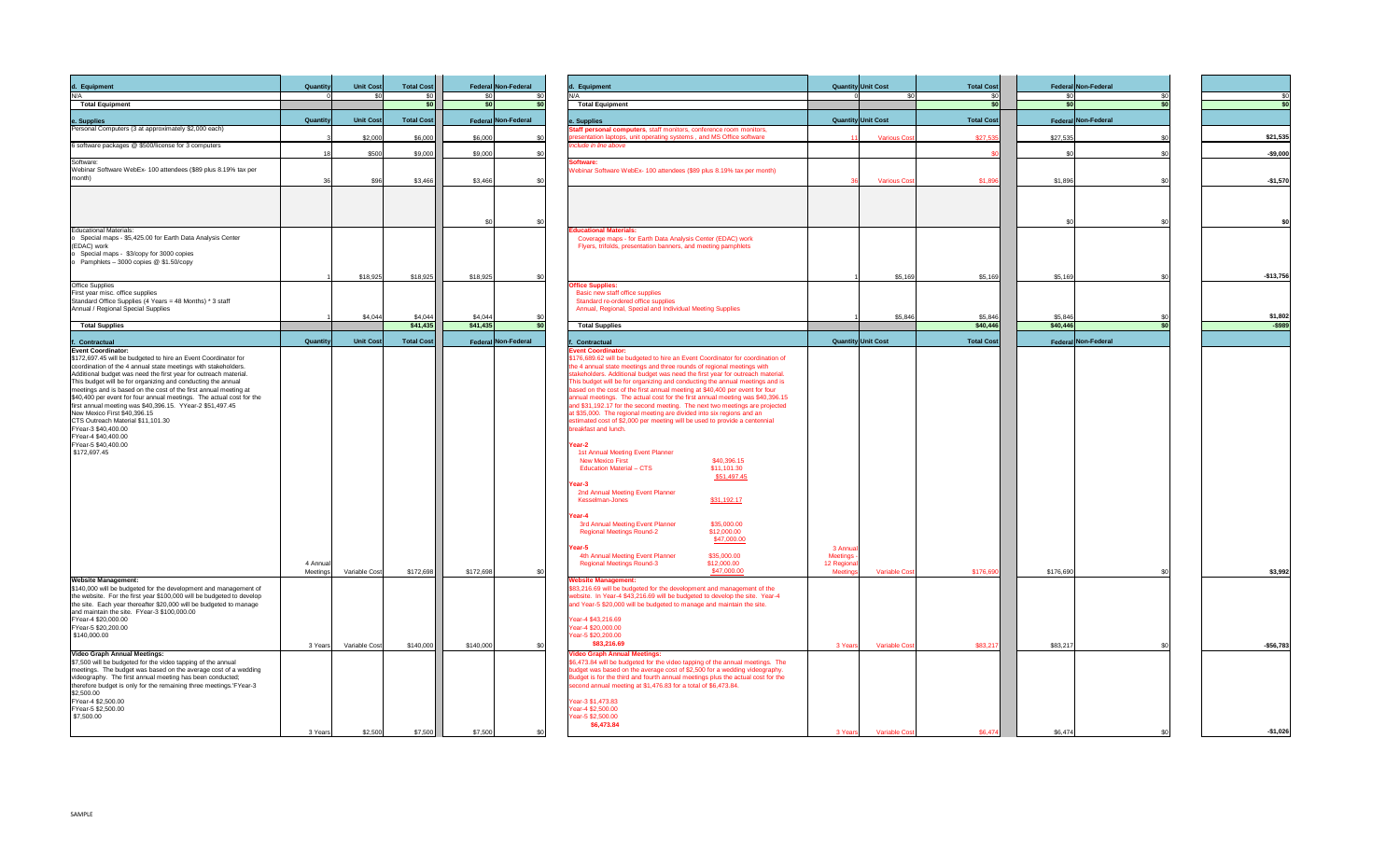| <b>Total Other</b>                                                                                                                                                                                                                                                                                                                                                                                                                                                                                                                                |                    |                                | 30 <br>\$261,474       | \$261,474             |                        | <b>Total Other</b>                                                                                                                                                                                                                                                                                                                                                                                                                                                                                                                                                                                                                                                                                                                                                                                                                        | <b>Variable Cost</b><br>3 Years                                    | \$19,319<br>\$170,415  | \$19,319<br>\$170,415               | \$19,319<br>$-$91,059$  |
|---------------------------------------------------------------------------------------------------------------------------------------------------------------------------------------------------------------------------------------------------------------------------------------------------------------------------------------------------------------------------------------------------------------------------------------------------------------------------------------------------------------------------------------------------|--------------------|--------------------------------|------------------------|-----------------------|------------------------|-------------------------------------------------------------------------------------------------------------------------------------------------------------------------------------------------------------------------------------------------------------------------------------------------------------------------------------------------------------------------------------------------------------------------------------------------------------------------------------------------------------------------------------------------------------------------------------------------------------------------------------------------------------------------------------------------------------------------------------------------------------------------------------------------------------------------------------------|--------------------------------------------------------------------|------------------------|-------------------------------------|-------------------------|
|                                                                                                                                                                                                                                                                                                                                                                                                                                                                                                                                                   |                    |                                |                        |                       |                        | <b>Software for Data Collection:</b><br>\$19,319.19 will be budgeted for the software license used for the development<br>of maps required for data collection.                                                                                                                                                                                                                                                                                                                                                                                                                                                                                                                                                                                                                                                                           |                                                                    |                        |                                     |                         |
| <b>Map Development:</b><br>\$45,000 will be budgeted for the development of maps required for<br>data collection. The budget for each development of maps will be<br>\$15,000 at three iterations.                                                                                                                                                                                                                                                                                                                                                | 3 Years            | \$15,000                       | \$45,000               | \$45,000              |                        | <b>Map Development:</b><br>\$45,000 will be budgeted for the development of maps required for data<br>collection. The budget for each development of maps will be \$15,000 at two<br>iterations, with an additional \$15,000 for analysis.                                                                                                                                                                                                                                                                                                                                                                                                                                                                                                                                                                                                | 3 Years<br><b>Variable Cost</b>                                    | \$45,000               | \$45,000                            |                         |
| The budget for this contract is based on contractual support<br>provided annually for three years.                                                                                                                                                                                                                                                                                                                                                                                                                                                | 3 Years            | Variable Cost                  | \$216,474              | \$216,474             |                        | for this contract is based on actual contractual support provided for one year.                                                                                                                                                                                                                                                                                                                                                                                                                                                                                                                                                                                                                                                                                                                                                           | <b>Variable Cost</b><br>1 Years                                    | \$106,096              | \$106,096                           | $-$110,378$             |
| h. Other<br>Data Collection - Project Support:<br>\$216,473.40 will be budgeted for Data Collection project support.                                                                                                                                                                                                                                                                                                                                                                                                                              | Quantity           | <b>Unit Cost</b>               | <b>Total Cost</b>      |                       | Federal Non-Federal    | h. Other<br><b>Data Collection - Project Support:</b><br>\$106,095.60 will be budgeted for Data Collection project support. The budget                                                                                                                                                                                                                                                                                                                                                                                                                                                                                                                                                                                                                                                                                                    | <b>Quantity Unit Cost</b>                                          | <b>Total Cost</b>      | Federal Non-Federal                 |                         |
| <b>Total Construction</b>                                                                                                                                                                                                                                                                                                                                                                                                                                                                                                                         |                    |                                |                        |                       |                        | <b>Total Construction</b>                                                                                                                                                                                                                                                                                                                                                                                                                                                                                                                                                                                                                                                                                                                                                                                                                 |                                                                    |                        | \$0 <sub>1</sub>                    |                         |
|                                                                                                                                                                                                                                                                                                                                                                                                                                                                                                                                                   |                    |                                |                        |                       | ⊾∩ר                    |                                                                                                                                                                                                                                                                                                                                                                                                                                                                                                                                                                                                                                                                                                                                                                                                                                           |                                                                    |                        |                                     |                         |
| g. Construction                                                                                                                                                                                                                                                                                                                                                                                                                                                                                                                                   | <b>Quantity</b>    | <b>Unit Cost</b>               | <b>Total Cost</b>      |                       | Federal Non-Federal    | <b>Construction</b>                                                                                                                                                                                                                                                                                                                                                                                                                                                                                                                                                                                                                                                                                                                                                                                                                       | <b>Quantity Unit Cost</b>                                          | <b>Total Cost</b>      | Federal Non-Federal                 |                         |
| This will be a Professional Services contract with a vendor that has<br>experience in performing these activities. This is based on based<br>on a quote for a fixed price contract. Deliverables include Project<br>Management, Technical Support, and the Survey/Assessment<br>activities and report.<br><b>Total Contractual</b>                                                                                                                                                                                                                | 2,514 hours        | \$60                           | \$150,843<br>\$889,931 | \$739,088             | \$150,843<br>\$150,843 | with a vendor that has experience in performing these activities. This is<br>based on based on a quote for a fixed price contract. Deliverables include<br>Project Management, Technical Support, and the Survey/Assessment<br>activities and report.<br><b>Total Contractual</b>                                                                                                                                                                                                                                                                                                                                                                                                                                                                                                                                                         | 2,514 hour                                                         | \$150,843<br>\$893,922 | \$150,843<br>\$743,079<br>\$150,843 | \$3,991                 |
| \$150,843.16 will be budgeted for capabilities and needs<br>assessments, gap analysis and compilation of assets available<br>for network deployment. These funds are the 20% cash match<br>provided by the State of New Mexico via Legislative appropriations.                                                                                                                                                                                                                                                                                    | 4 Years            | \$50,000                       | \$200,000              | \$200,000             |                        | \$150,843.16 will be budgeted for capabilities and needs assessments, gap<br>analysis and compilation of assets available for network deployment.<br>These funds are the 20% cash match provided by the State of New Mexico<br>via Legislative appropriations. This will be a Professional Services contract                                                                                                                                                                                                                                                                                                                                                                                                                                                                                                                              | <b>Variable Cost</b><br>4 Years                                    | \$219,886              | \$219,886                           | \$19,886                |
| \$200,000 will be budgeted for legal services during the grant<br>period for the purpose of drafting MOUs, JPAs and other legal<br>services associated with the grant. This will be a Professional<br>Services contract with a law firm that has expertise in<br>Telecommunications Law and experience in working with the State,<br>NTIA, and other Federal agencies. The amount is based on an<br>estimated 120 hours per year. Year-2 \$50,000.00<br>Year-3 \$50,000.00<br>Year-4 \$50,000.00<br>Year-5 \$50,000.00<br>\$200,000.00            |                    |                                |                        |                       |                        | \$219,886.46 will be budgeted for legal services during the grant period for<br>the purpose of drafting MOUs, JPAs and other legal services associated with<br>the grant. This will be a Professional Services contract with a law firm that<br>has expertise in Telecommunications Law and experience in working with the<br>State, NTIA, and other Federal agencies. The original budget was based on<br>an estimated of 120 hours per year. However, the hours required for Year-3<br>consumed the budget reducing the hours for Year-4 and Year-5. Additionally,<br>the hourly rate increased in Year-3.<br>Year-2 \$53,257.71<br>Year-3 \$86,628.75<br>Year-4 \$40,000.00<br>Year-5 \$40,000.00<br>\$219,886.46                                                                                                                      |                                                                    |                        |                                     |                         |
| Education and Outreach - Project Support Level IV<br>\$25,000.00 will be budgeted for high-level Education and Outreach<br>project support. The budget for this contract is based on<br>contractual support provided annually for three years. Year-3<br>\$10,000.00<br>Year-4 \$10,000.00<br>Year-5 \$5,000.00<br>\$25,000.00                                                                                                                                                                                                                    | 4 Years<br>3 Years | Variable Cost<br>Variable Cost | \$193,890<br>\$25,000  | \$193,890<br>\$25,000 |                        | CTS Deliverable 1 PO7038 \$35,365.20<br>CTS Deliverable 2 PO7038 \$8,977.32<br>\$191,063,35<br><b>Education and Outreach - Project Support Level IV</b><br>\$65,749.10 will be budgeted for Education and Outreach project support. The<br>budget for this contract is based on contractual support provided for three<br>vears.<br>Year-3 \$25,749.10<br><b>CTS Deliverable 4</b><br>\$4,617.08<br>\$3.551.60<br><b>CTS Deliverable 5</b><br><b>CTS Deliverable 6</b><br>\$6,392.88<br><b>CTS Deliverable 7</b><br>\$2,663.70<br>\$6,392.88<br><b>CTS Deliverable 8</b><br>\$2,130.96<br><b>CTS Deliverable 9</b><br>Education and Outreach Presentations \$25,749.10<br>Year-4 \$20,000.00<br>Education and Outreach Presentations \$20,000.00<br>Year-5 \$20,000.00<br>Education and Outreach Presentations \$20,000.00<br>\$65,749.10 | 2 Years<br><b>Variable Cost</b><br>3 Years<br><b>Variable Cost</b> | \$191,063<br>\$65,749  | \$191,063<br>\$65,749               | $-$ \$2,827<br>\$40,749 |
| Education and Outreach - Project Support Level I<br>\$193,890.53 will be budgeted for Education and Outreach project<br>support. The budget for this contract is based on contractual<br>support provided annually for three years. Year-2 \$144,622.67<br>Excel Admin Work PO6631 \$8,417.90<br>Excel Tech Writer PO6689 \$13,582.15<br>Excel Tech Writing PO6200 \$49,801.18<br>Excel Admin Work PO5981 \$53,669.44<br>Excel Tech Assistance PO6530 \$19,152.00<br>Year-3 \$44,871.54<br>Year-4 \$2,198.16<br>Year-5 \$2,198.16<br>\$193,890.53 |                    |                                |                        |                       |                        | <b>Education and Outreach - Project Support Level I</b><br>\$191,063.35 will be budgeted for Education and Outreach project support.<br>The budget for this contract is based on contractual support provided for two<br>vears.<br>Year-2 \$135,619.53<br>Excel Tech Assistance PO6530 \$18,109.52<br>Excel Admin Work PO6631 \$5,411.85<br>Year-3 \$55,443.82<br>CTS Planning Material PO6307 \$11,101.30                                                                                                                                                                                                                                                                                                                                                                                                                                |                                                                    |                        |                                     |                         |

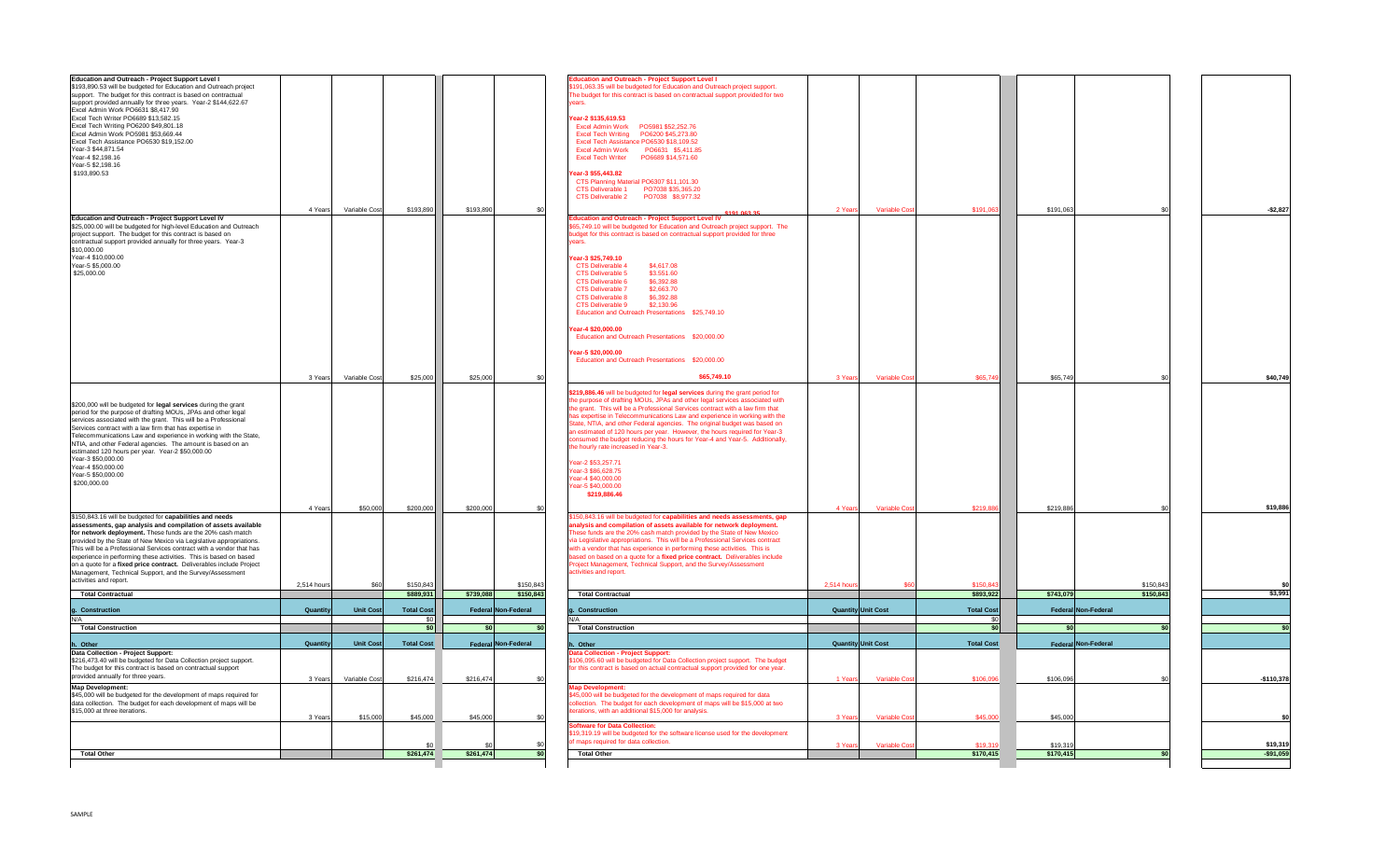

| <b>Total Direct Charges</b>                                   |                 |                  | \$2,258,035       | \$1,783,175         | \$474,856 | <b>Total Direct Charges</b>                                                    |                           | \$2,258,035       | \$1,783,179 | \$474,85            |  |
|---------------------------------------------------------------|-----------------|------------------|-------------------|---------------------|-----------|--------------------------------------------------------------------------------|---------------------------|-------------------|-------------|---------------------|--|
| i. Indirect Costs                                             | <b>Quantity</b> | <b>Unit Cost</b> | <b>Total Cost</b> | Federal Non-Federal |           | i. Indirect Costs                                                              | <b>Quantity Unit Cost</b> | <b>Total Cost</b> |             | Federal Non-Federal |  |
| Only Salaries used to calculate Indirect Costs at 20%. Actual |                 |                  |                   |                     |           | Only Salaries used to calculate Indirect Costs at 20%. Actual Indirect Cost is |                           |                   |             |                     |  |
| Indirect Cost is approximately 31% of all direct costs.       | \$586,404       | 20.00%           | \$116,244         | \$116,244           |           | approximately 31% of all direct costs.                                         | \$738,109<br>20.00%       | \$116,244         | \$116,244   |                     |  |
| <b>Total Indirect</b>                                         |                 |                  | \$116,244         | \$116,244           |           | <b>Total Indirect</b>                                                          |                           | \$116,244         | \$116,244   |                     |  |
| <b>TOTALS</b>                                                 |                 |                  | \$2,374,279       | \$1,899,423         | \$474,856 | <b>TOTALS</b>                                                                  |                           | \$2,374,279       | \$1,899,423 | \$474,85            |  |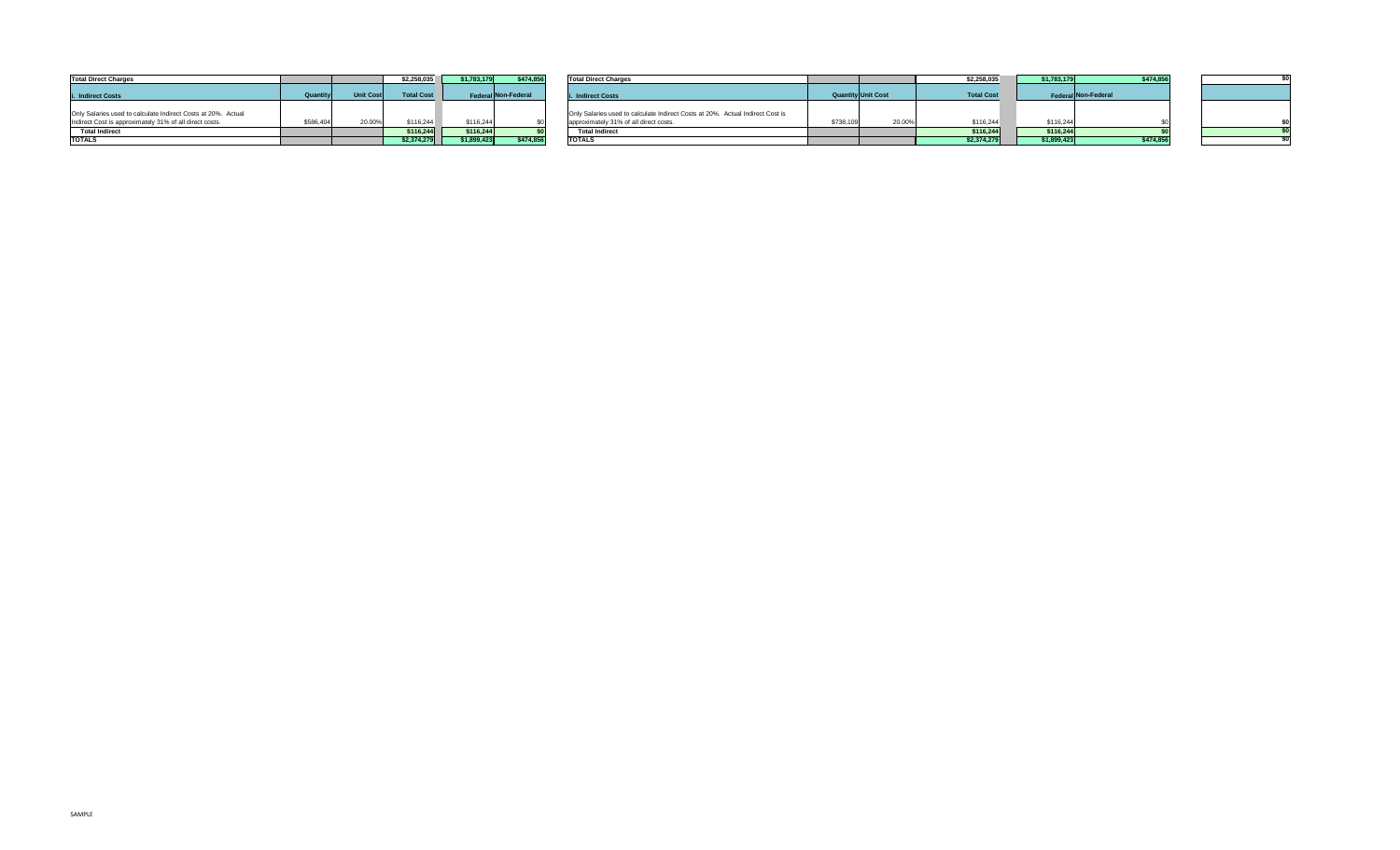# Budget Narrative for SLIGP

The State of New Mexico (State) is expected to incur the following costs as part of the State and Local Implementation Grant Program (SLIGP) project. The budgeted amounts are aligned with the categories list on the provided SF-424A budget document.

## Category A: Personnel

| Federal:     | \$507,214 |
|--------------|-----------|
| Non-Federal: | \$230,895 |
| Total:       | \$738,109 |

The State will budget \$738,109 for personnel salaries that support grant activities. A budget amount of \$507,214 will be utilized to fund five term positions using the federal award. Prior to the budget restructure of this grant, personnel salary were expensed for a total of \$362,450. Projections for the grant positions are detailed below beginning with quarter-thirteen. Two additional positions will be budgeted as a state cash match of \$230,895.

Information Technology Business Analyst (IT Business Analyst) – *Reassigned 07/01/2016* Financial Coordinator Advanced – *Term Full Time Ending 05/28/2018* Administrative Services Coordinator Operational – *Term Full Time Ending 05/28/2018* Financial Coordinator Operational - *Term Position Ended 12/30/2015*  Financial Specialist Advanced- *Term Position Ended 07/28/2016* IT Technical Officer *–Effective 07/01/2016* Technical Manager II *- Effective 01/01/2017, Full Time Ending 05/28/2018*

#### IT Business Analyst (State Match):

The IT Business Analyst is a classified position funded by the State of New Mexico. The position provided the subsequent functional responsibilities: 1) Serve as Deputy Statewide Interoperability Coordinator (SWIC), 2) Responsible for gathering, coordinating and documenting SLIGP activities, 3) Responsible for participating in project planning, and 4) Consult with the Project Manager on how best to support the project from a business perspective.

The IT Business Analyst annual salary is \$51,310.00. The pre-populated expense up to quarter-thirteen for this position was \$172,660.19. Effective 7/1/2016 this position was reassigned to another project and the salary will not be used for the state match. The projected salary for the remainder of the grant is \$0.00 for a total compensation of **\$172,660.19.**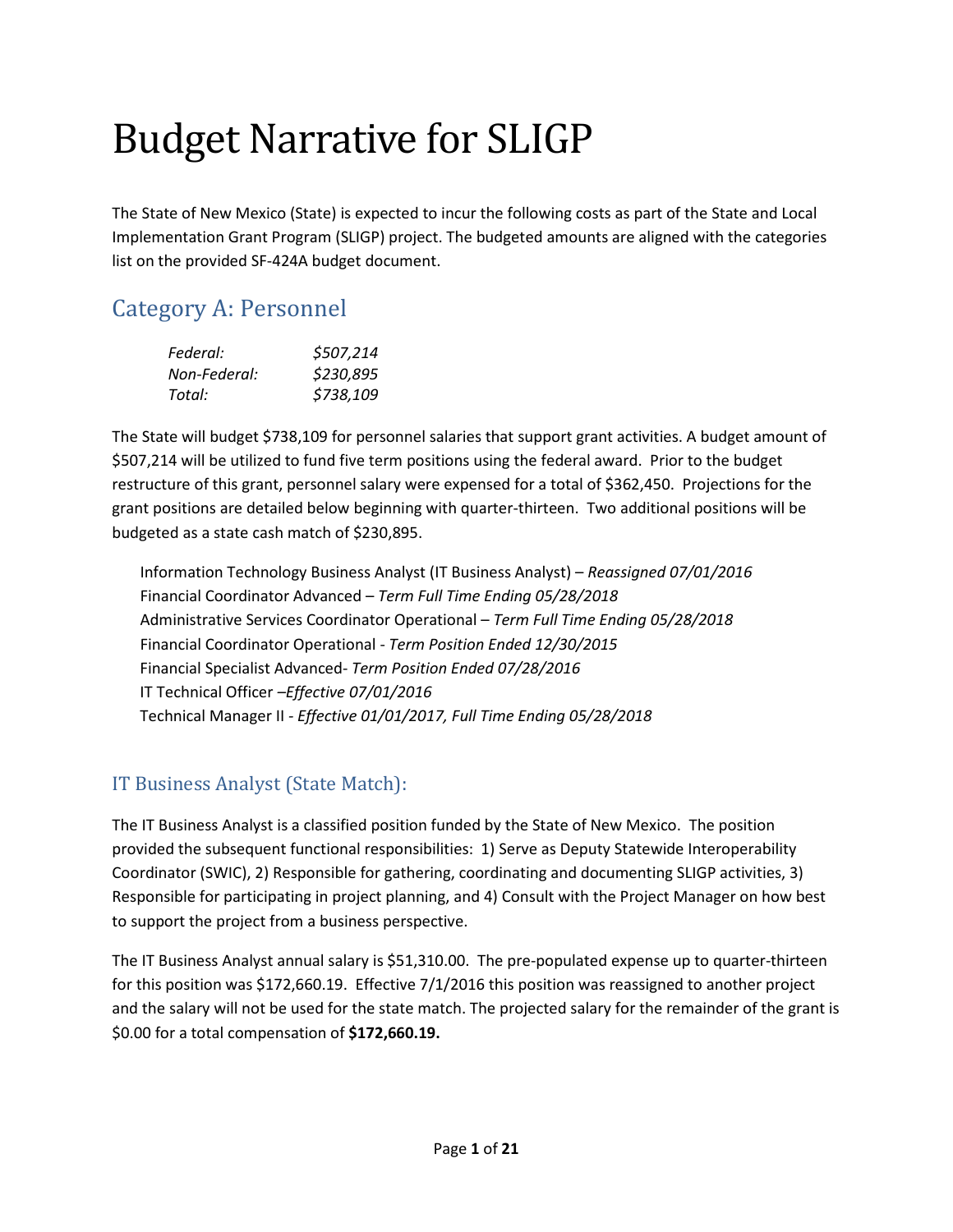#### Financial Coordinator Advanced (Federal Grant Funded):

The Financial Coordinator Advanced is a term position funded by the federal award for 3 years, 8 months. The position will provide the subsequent functional responsibilities: 1) Federal financial reporting obligations for the grant, 2) Prepare and manage budget for the grants, 3) Serve as the technical consultant in budget analysis, 4) Provide thorough financial analysis, 5) Compliance with federal and state laws, rules and regulations, and 6) Develop Grant Fiscal Management Policy and Procedure. Thirty-four percent of this position performed activities for this grant up to quarter-seven. In quarter-eight work performed by this position increased to fifty percent. Percentage of activities for this position increased in quarter-thirteen to one-hundred percent and will continue until the close of the grant.

The Financial Coordinator Advanced annual salary is \$66,081.60. The pre-populated expense up to quarter-thirteen for this position was \$63,017.70. The projected salary for the remainder of the grant is \$118,564.27 for a total compensation of **\$181,581.97.**

*Projected Salary: \$66,081.60 Year-4 100% funded @ 75% of the year = \$49,561.20 \$66,081.60 Year-5 100% funded @ 92% of the year = \$60,795.07 \$66,081.60 Year-5 240 hours leave payout = \$8,208.00* \$118,564.27

#### Administrative Services Coordinator (Federal Grant Funded):

The Administrative Services Coordinator Operational is a term position funded by the federal award for 4 years, 2 months. The position will provide the subsequent functional responsibilities: 1) Process travel arrangements, advancements and reimbursements for the grant, 2) Reserves meeting conference rooms and prepares conference material, 3) Manage schedule for Program Managers, 4) Assist grant staff with clerical functions, 5) Order office supplies, and Assist Grant Program Manager at conferences and meetings. Thirty-four percent of this position performed activities for this grant until quarter-seven. In quarter-eight work performed by this position increased to fifty percent. Percentage of activities for this position increased in quarter-thirteen to one-hundred percent and will continue until the close of the grant.

The Administrative Services Coordinator Operational annual salary is \$30,160.00. The pre-populated expense up to quarter-thirteen for this position was \$34,452.66. The projected salary for the remainder of the grant is *\$54,226.20* for a total compensation of **\$88,678.86.**

*Projected Salary: \$30,160.00 Year-4 100% funded @ 75% of the year = \$22,620.00 \$30,160.00 Year-5 100% funded @ 92% of the year = \$27,747.20 \$30,160.00 Year-5 240 hours leave payout = \$3,859.00 \$54,226.20*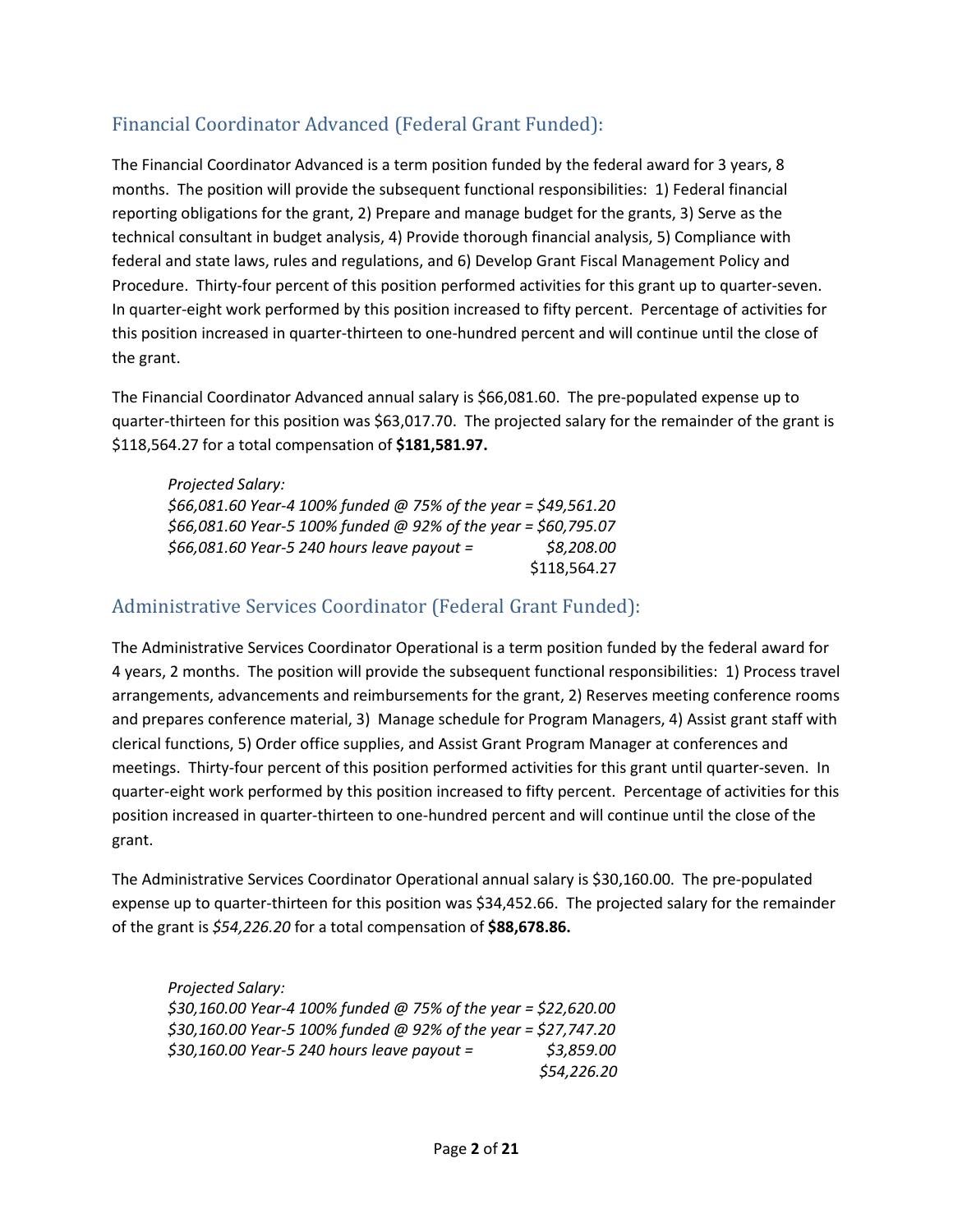### Financial Coordinator Operational (Federal Grant Funded):

The Financial Coordinator Operational is a term position funded by the federal award for 1 year, 5 months. The position provided the subsequent functional responsibilities: 1) State financial reporting obligations for the grant, 2) Primary fiscal management of the grants, 3) Grant compliance with state regulations, 4) Manage expenses and federal reimbursements (drawdowns) for the grants, and 5) Manage and maintain grant official files. Thirty-four percent of this position performed activities for this grant until quarter-seven. In quarter-eight work performed by this position increased to fifty percent. This position expired in quarter ten.

The Financial Coordinator Operational annual salary is \$52,104.00. The pre-populated expense up to quarter-ten for this position was \$31,522.99. Effective 12/30/2015 this term position ended. The projected salary for the remainder of the grant is \$0.00 for a total compensation of **\$31,522.99.**

#### Financial Specialist Advanced (Federal Grant Funded):

The Financial Specialist Advanced is a term position funded by the federal award for 1 year, 5 months. The position provided the subsequent functional responsibilities: 1) Serve as point of contact for preparation and liaison for grant procurement, 2) Process purchase order requests (IPR); enter requisitions; invoice summary forms payments; contracts; and requests for proposal (RFP) for the grant, 3) Provide supporting expense documentation for grant reimbursements drawdowns, and 4) Manage and maintain expense and encumbrance spreadsheets for the grant. Thirty-four percent of this position performed activities for this grant until quarter-seven. In quarter-eight work performed by this position increased to fifty percent. This position expired in quarter thirteen.

The Financial Specialist Advanced annual salary is \$43,742.40. The pre-populated expense up to quarter-thirteen for this position was \$41,427.11. Effective 7/28/2016 this term position ended. The projected salary for the remainder of the grant is \$0.00 for a total compensation of **\$41,427.11.**

#### IT Technology Officer (State Match):

The IT Technology Officer is a classified position funded by the State assigned to the SLIGP project. The position is effectively the Project Manager for the grant. The position has overall responsibility for the Management and Oversight of project Activities, and will be reporting directly to the Departments Deputy Secretary. Included in these responsibilities are activities to receive approvals through the States Project Certification Committee (PCC). The PCC reviews major projects using a "phased" process. This requires periodic reviews of the project at which times they will determine whether or not the project should proceed, and to authorize the release of funds for the project to use.

The IT Technology Officer annual salary is \$83,928.00. The pre-populated expense for quarter-thirteen for this position was \$19,369.46. Effective 7/1/2016 this position salary was allocated as state match. The projected salary for the remainder of the grant is \$38,865.38 for a total compensation of **\$58,234.84.**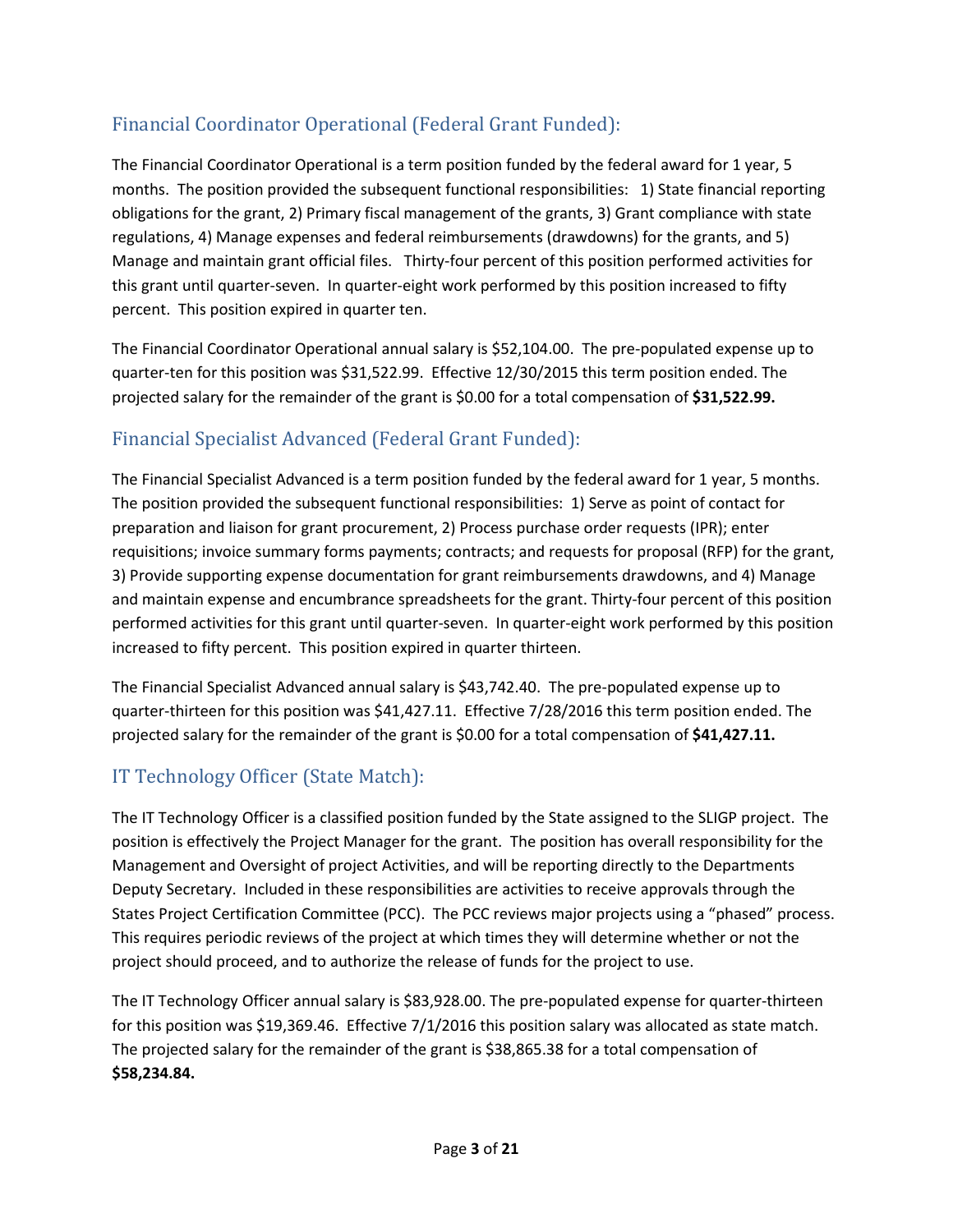Projected Salary: \$83,928.00 Year-4 75% match @ 62% of the year = \$38,865.38

#### Technical Manager II (Federal Grant Funded):

The Technical Manager is a term position funded by the federal award for 1 year, 5 months. The position will provide the subsequent functional responsibilities: 1) Work in the capacity of a subject matter expert for education and outreach and assist the State Point of Contract (SPOC) in grant related activities, 2) Serve as key liaison and coordinator between the Statewide Interoperable Communications Working Group members and the SLIGP management team, 3) Responsible for participating in project planning, working with the SWIC to conduct needs analysis and project risk assessment, and 4) Consult with the Project Manager on how best to support the project from a business perspective. The IT Technical Manager brings business and local political expertise into discussions with the Project Manager to develop strategies for coordinating the diverse characteristics of counties, tribes, and local organizations to make the project successful.

The Technical Manager II annual salary is \$106,204.80. The position will not be hired until grant quarter fifteen. The projected salary for the remainder of the grant and total compensation is **\$164,002.82**.

| Projected Salary:                                               |              |
|-----------------------------------------------------------------|--------------|
| \$106,204.80 Year-4 100% funded @ 50% of the year = \$53,102.40 |              |
| \$106,204.80 Year-5 100% funded @ 92% of the year = \$97,708.42 |              |
| \$106,204.80 Year-5 240 hours leave payout =                    | \$13,192.00  |
|                                                                 | \$164,003.00 |

At the time of this federal grant award, DoIT was working on the State Broadband Initiative Grant and the Broadband Technology Opportunities Program (BTOP) Grant. In order to leverage the skillsets of financial and administrative positions across these three grants, the positions were provisioned according to the grant requirements and the award's administrative budget. The positions were funded by each grant equally until the closeout of the SBI Grant. The positions were then divided between the BTOP Grant and the SLIGP Grant. The term of the Financial Coordinator – Operational and the Financial Specialist - Advanced positions ended with the closeout of the BTOP grant. Duties for those positions are handled by the Financial Coordinator Advanced. Personnel costs are predicated on the percentage of grants activities at 2080 hours per year.

### Category B: Fringe Benefits

| Federal:     | \$176,460 |
|--------------|-----------|
| Non-Federal: | \$93,118  |
| Total:       | \$269,578 |

The State will budget \$269,578 for fringe benefits associated with the positions listed in Category A: Personnel. Prior to the budget restructure of this grant, fringe benefits were expensed up to quarterthirteen for a total of \$150,682. A budget amount of \$176,460 will be utilized to fund fringe benefits for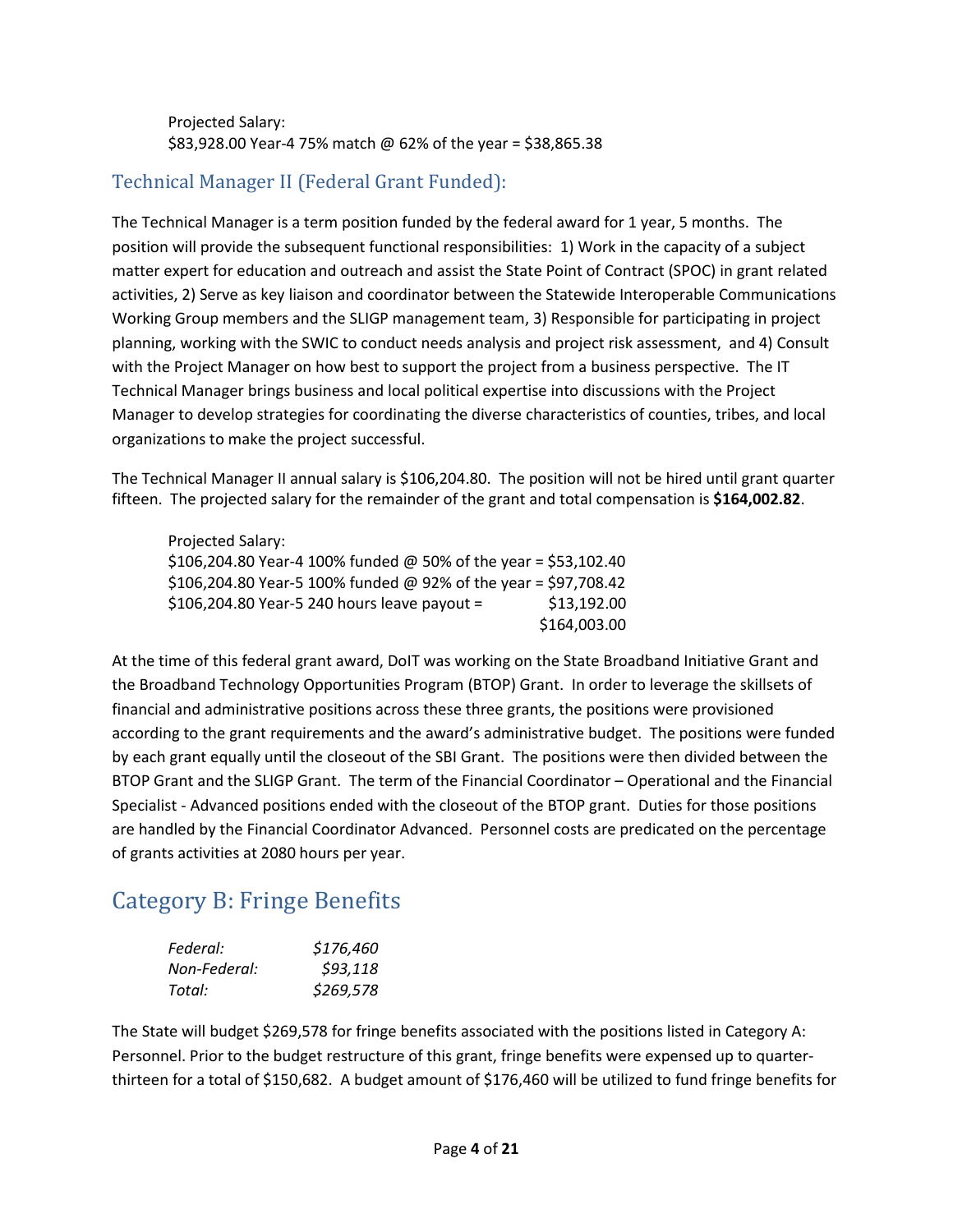the five term positions funded by the federal award. A budget amount of \$93,118 will be utilized as state match for fringe benefits for the two classified positions.

Projections for fringe benefit for the five term positions are as follows:

\$54,482 for the Financial Coordinator Advanced; \$46,790 for the Administrative Services Coordinator Operational; \$11,168 for the Financial Coordinator Operational; \$19,127 for the Financial Specialist Advanced; and \$44,893 for the Technical Manager II.

Projections for fringe benefit for the two classified positions are as follows:

\$70,884 for the IT Business Analyst and \$22,234 for the IT Technology Officer.

These benefits include, but are not limited to, health insurance, pension benefits, FICA, unemployment, and any other benefits required by federal and state laws. Fringe benefits are based on previous actuals calculating an estimated rate of salary for each employee. The rates differ for the reason that employees select various levels of health insurance. The new position fringe benefit is based on the state budgetary projections for the position level.

### Category C: Travel

| Federal:     | \$145,565 |
|--------------|-----------|
| Non-Federal: | 50        |
| Total:       | \$145,565 |

The State of New Mexico will budget \$145,565 for travel expenses associated with the project. The State has a current travel rate of \$0.44/mile and a per diem rate of \$85/day. High dollar areas have a rate of \$120/day.

#### In-State Travel - \$60,686:

#### **Annual Meetings - \$8,515.58:**

The State has held two annual meetings and plans a third meeting in 2017 and a fourth meeting in 2018. The actual travel cost for the first meeting was \$1,980.18 and \$1,083.56 for the second meeting. The planned budget cost of the third and fourth meeting is \$2,725.92 for a total cost of \$8,515.58. The third and fourth meeting will be held at a location which will require more travel than the first two meetings held in Albuquerque, New Mexico. The meetings will include all federal, state, local and tribal representatives for purpose of providing education and outreach associated with the project. Funds will cover travel and per diem for attendees. Based on historic information, it is expected that attendance will be up to 100 people; however, only approximately two percent have claimed per diem. The cost breakdown for the third meeting is as follows: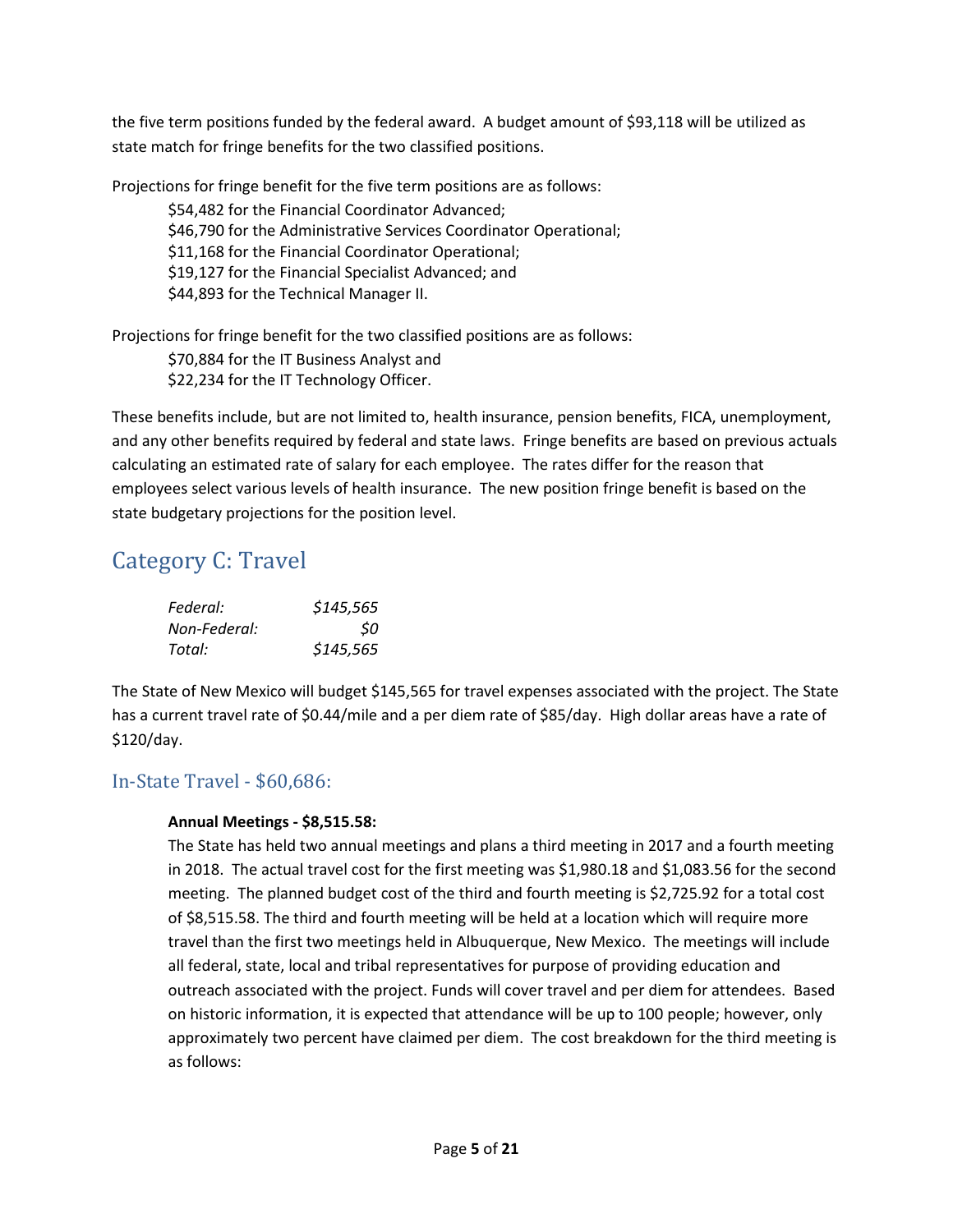2 days of per diem @ \$85/day 302 miles 100 Attendees 2% Claim per diem

| ed   |                              |          |           | \$8,515.58 |
|------|------------------------------|----------|-----------|------------|
| ect  | 4TH Statewide Meeting        | 09/01/17 | Projected | \$2,725.92 |
| Proj | <b>3RD Statewide Meeting</b> | 09/01/16 | Projected | \$2,725.92 |
|      | 2ND Statewide Meeting        | 06/21/16 | Actual    | \$1,083.56 |
|      | <b>1ST Statewide Meeting</b> | 12/08/14 | Actual    | \$1,980.18 |

**Tra**

|                                            | vel        |            |  |  |  |  |  |
|--------------------------------------------|------------|------------|--|--|--|--|--|
| <b>Miles</b>                               | Rate       |            |  |  |  |  |  |
| 302                                        | \$0.44     | \$132.88   |  |  |  |  |  |
| Days                                       | Rate       |            |  |  |  |  |  |
| 2                                          | \$85.00    | \$170.00   |  |  |  |  |  |
| <b>SUBTOTAL</b>                            |            | \$302.88   |  |  |  |  |  |
| Employees                                  |            | 7          |  |  |  |  |  |
| <b>TOTAL PER MEETING</b>                   |            | \$2,120.16 |  |  |  |  |  |
| Number of Meetings                         | 2          |            |  |  |  |  |  |
| <b>TOTAL STATE EMPLOYEES</b>               | \$4,240.32 |            |  |  |  |  |  |
| <b>Miles</b>                               | Rate       |            |  |  |  |  |  |
| 302                                        | \$0.44     | \$132.88   |  |  |  |  |  |
| Days                                       | Rate       |            |  |  |  |  |  |
| 2                                          | \$85.00    | \$170.00   |  |  |  |  |  |
| <b>SUBTOTAL</b>                            |            | \$302.88   |  |  |  |  |  |
| Attendees                                  |            | 2          |  |  |  |  |  |
| <b>TOTAL PER MEETING</b>                   |            | \$605.76   |  |  |  |  |  |
| Number of Meetings                         |            | 2          |  |  |  |  |  |
| <b>TOTAL ATTENDEES</b>                     |            |            |  |  |  |  |  |
| <b>TOTAL ANNUAL MEETINGS</b><br>\$5,451.84 |            |            |  |  |  |  |  |
|                                            |            |            |  |  |  |  |  |
| <b>COST PER MEETING</b>                    |            | \$2,725.92 |  |  |  |  |  |

#### **Regional Meetings - \$18,069.12:**

The State will hold six regional meetings per year for two years at a budgeted cost of \$18,069.12. These meetings will be held to provide regional state, local and tribal stakeholder's education and outreach with an emphasis on regional needs and requirements. Funds will cover travel and per diem for six State employees from Santa Fe to attend the meeting. Additional travel for two attendees (travel = 102 miles @ .44/mile). Based on historic information, it is expected that attendance will be up to 25 people; however, only approximately two percent have claimed per diem. The first round of regional meetings were held at no cost to the grant. The cost breakdown is as follows:

Santa Fe employees (6) 2 days of per diem @ \$85/day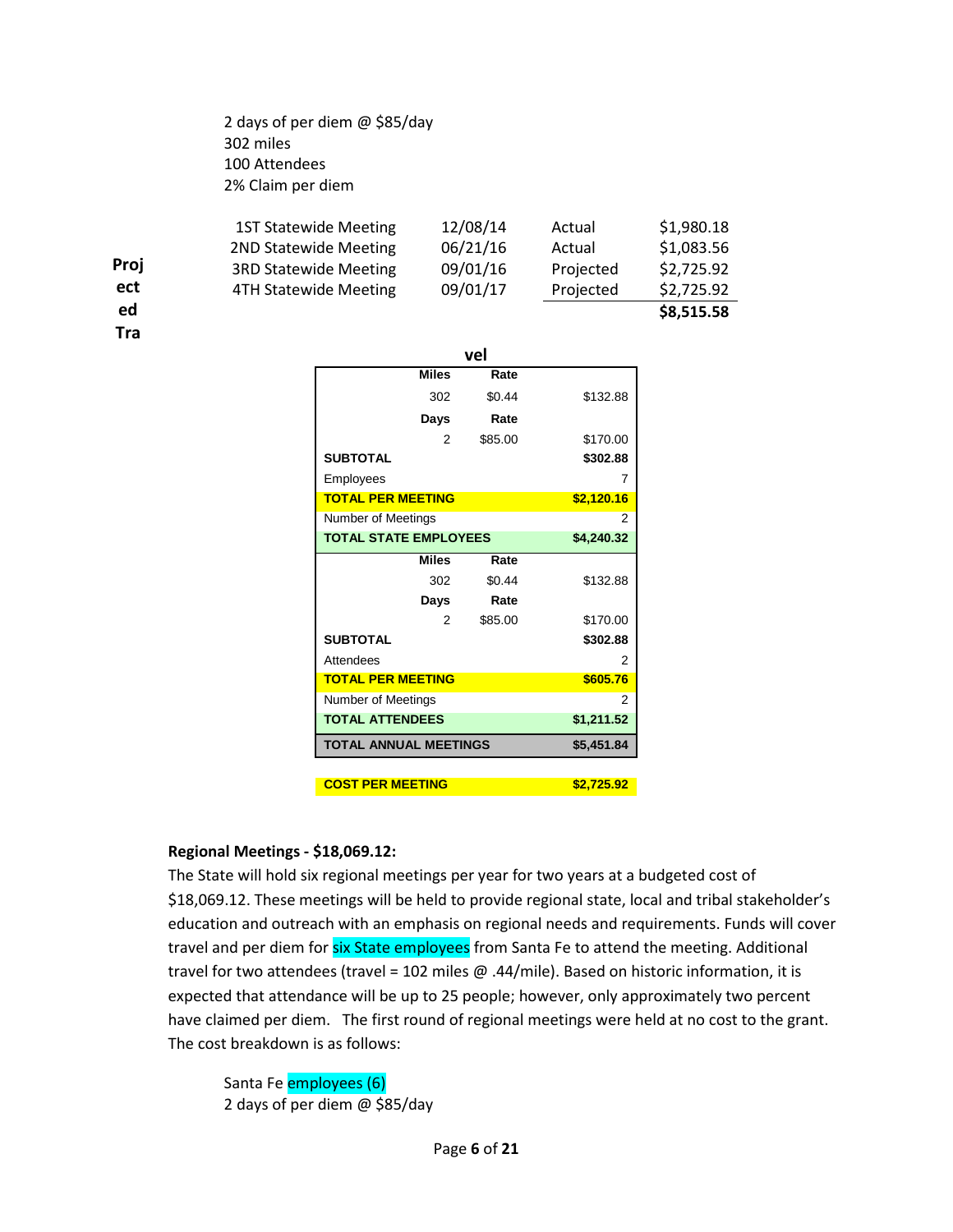150 miles @ .44/mile 25 attendees 102 miles @ .44/mile 2% Claim per diem

| 2ND Year Regional Meeting -1 | 04/12/17 | Projected | \$1,505.76 |
|------------------------------|----------|-----------|------------|
| 2ND Year Regional Meeting -2 | 04/26/17 | Projected | \$1,505.76 |
| 2ND Year Regional Meeting -3 | 05/10/17 | Projected | \$1,505.76 |
| 2ND Year Regional Meeting -4 | 05/24/17 | Projected | \$1,505.76 |
| 2ND Year Regional Meeting -5 | 06/07/17 | Projected | \$1,505.76 |
| 2ND Year Regional Meeting -6 | 06/21/17 | Projected | \$1,505.76 |
|                              |          |           | \$9,034.56 |
|                              |          |           |            |
| 3RD Year Regional Meeting -1 | 01/10/18 | Projected | \$1,505.76 |
| 3RD Year Regional Meeting -2 | 01/24/18 | Projected | \$1,505.76 |
| 3RD Year Regional Meeting -3 | 02/07/18 | Projected | \$1,505.76 |
| 3RD Year Regional Meeting -4 | 02/21/18 | Projected | \$1,505.76 |
| 3RD Year Regional Meeting -5 | 03/07/18 | Projected | \$1,505.76 |
| 3RD Year Regional Meeting -6 | 03/21/18 | Projected | \$1,505.76 |
|                              |          |           | \$9,034.56 |

### **TOTAL REGIONAL MEETINGS 618,069.12**

| <b>Projected Travel</b>        |         |             |
|--------------------------------|---------|-------------|
| <b>Miles</b>                   | Rate    |             |
| 150                            | \$0.44  | \$66.00     |
| Days                           | Rate    |             |
| 2                              | \$85.00 | \$170.00    |
| <b>SUBTOTAL</b>                |         | \$236.00    |
| <b>Employees</b>               |         | 6           |
| <b>TOTAL PER MEETING</b>       |         | \$1,416.00  |
| Number of Meetings             |         | 12          |
| <b>TOTAL STATE EMPLOYEES</b>   |         | \$16,992.00 |
| <b>Miles</b>                   | Rate    |             |
| 102                            | \$0.44  | \$44.88     |
| <b>SUBTOTAL</b>                |         | \$44.88     |
| Attendees                      |         | 2           |
| <b>TOTAL PER MEETING</b>       |         | \$89.76     |
| Number of Meetings             |         | 12          |
| <b>TOTAL ATTENDEES</b>         |         | \$1,077.12  |
| <b>TOTAL REGIONAL MEETINGS</b> |         | \$18,069.12 |
|                                |         |             |
| <b>COST PER MEETING</b>        |         | \$1,505.76  |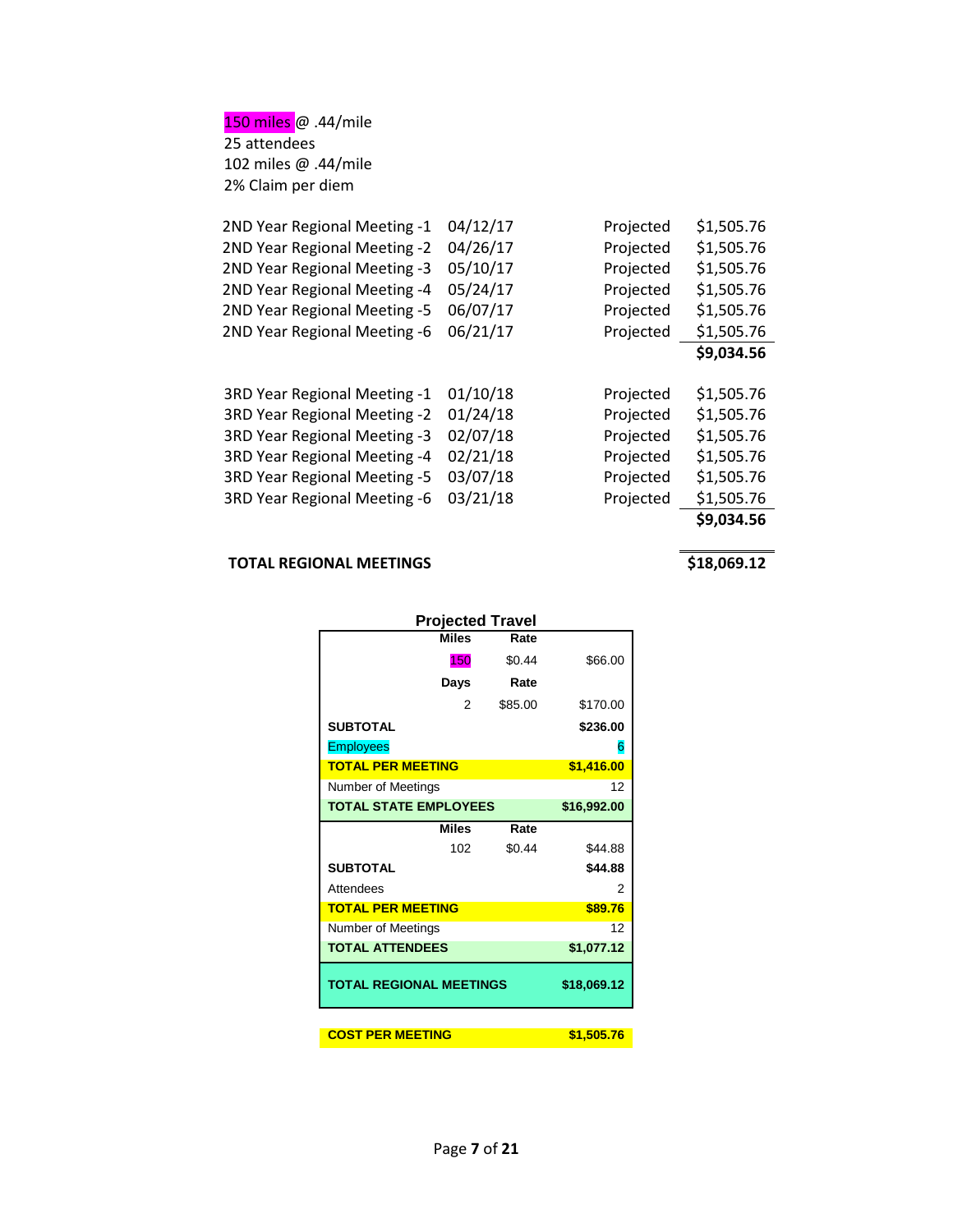#### **Special Meetings - \$5,732.16:**

The State will budget \$5,732.16 for travel expenses to hold eight special meetings to accommodate Tribal Nations stakeholders. The first meeting was held at no cost. The projected cost for the remaining meetings is \$818.00 per meeting. Funds will cover travel and per diem for three State employees from Santa Fe to attend the meeting plus per diem for one attendee predicated on where they are traveling from. Based on historic information, it is expected that attendance will be up to ten people. However, only a small percentage of the attendees request reimbursement for travel. The cost breakdown is as follows:

3 Santa Fe employees 2 days of per diem @ \$85/day 200 miles @ .44/mile 10 attendees 102 miles @ .44/mile 2% Claim per diem

| <b>TOTAL SPECIAL MEETINGS</b> |          |        | \$5,732.16 |
|-------------------------------|----------|--------|------------|
| Tribal Meeting -8             | 01/11/18 | FY2017 | \$818.88   |
| Tribal Meeting -7             | 12/14/17 | FY2017 | \$818.88   |
| Tribal Meeting -6             | 11/09/17 | FY2017 | \$818.88   |
| Tribal Meeting -5             | 10/12/17 | FY2017 | \$818.88   |
| Tribal Meeting -4             | 09/14/17 | FY2017 | \$818.88   |
| Tribal Meeting -3             | 08/10/17 | FY2017 | \$818.88   |
| Tribal Meeting -2             | 07/13/17 | FY2017 | \$818.88   |
| Tribal Meeting -1             | 06/24/15 | FY2015 | \$0.00     |

|                               | <b>Projected Travel</b> |            |
|-------------------------------|-------------------------|------------|
| <b>Miles</b>                  | Rate                    |            |
| 200                           | \$0.44                  | \$88.00    |
| Days                          | Rate                    |            |
| 2                             | \$85.00                 | \$170.00   |
| <b>SUBTOTAL</b>               |                         | \$258.00   |
| Employees                     |                         | 3          |
| <b>TOTAL PER MEETING</b>      |                         | \$774.00   |
| Number of Meetings            | 7                       |            |
| <b>TOTAL STATE EMPLOYEES</b>  |                         | \$5,418.00 |
| Miles                         | Rate                    |            |
| 102                           | \$0.44                  | \$44.88    |
| <b>SUBTOTAL</b>               |                         | \$44.88    |
| Attendees                     |                         | 1          |
| <b>TOTAL PER MEETING</b>      |                         | \$44.88    |
| Number of Meetings            |                         | 7          |
| <b>TOTAL ATTENDEES</b>        |                         | \$314.16   |
| <b>TOTAL SPECIAL MEETINGS</b> |                         | \$5,732.16 |
|                               |                         |            |
| <b>COST PER MEETING</b>       |                         | \$818.88   |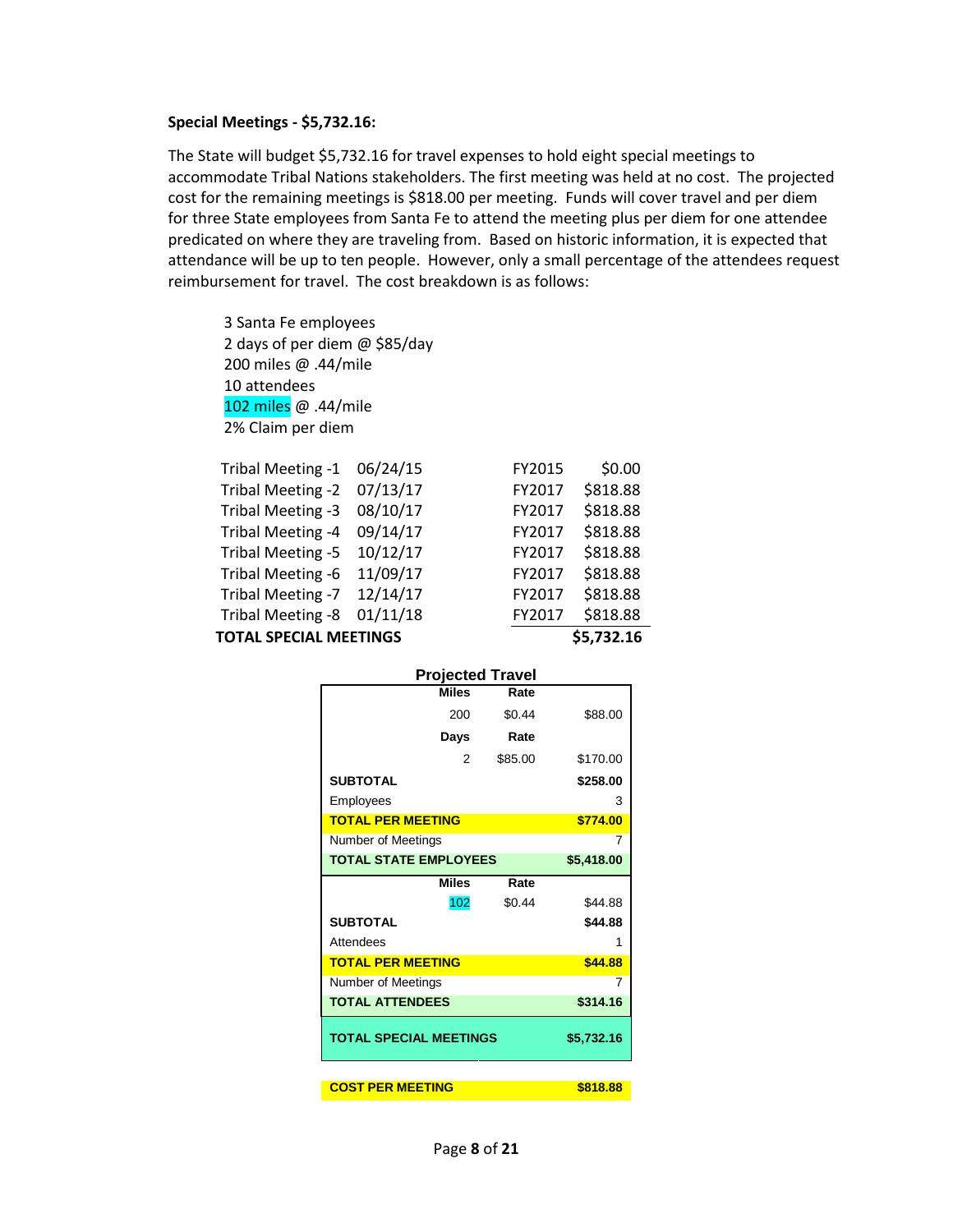#### **Individual Meetings \$4,015.89:**

The State will budget \$4,015.89; for six individual meetings to educate and provide outreach to specific stakeholders. Funds will cover travel for three State employees from Santa Fe to attend the meeting. Attendees do not need to travel. The first meeting was expenses at \$145.89. The following meetings will be projected at \$774.00 per meeting. The cost breakdown is as follows:

3 Santa Fe employees 2 days of per diem @ \$85/day

|                       |          |           | \$4015.89 |
|-----------------------|----------|-----------|-----------|
| Individual Meeting -6 | 01/01/18 | Projected | \$774.00  |
| Individual Meeting -5 | 10/01/17 | Projected | \$774.00  |
| Individual Meeting -4 | 07/01/17 | Projected | \$774.00  |
| Individual Meeting -3 | 04/01/17 | Projected | \$774.00  |
| Individual Meeting -2 | 01/01/17 | Projected | \$774.00  |
| Individual Meeting -1 | 05/20/14 | Actual    | \$145.89  |

| <b>Projected Travel</b>      |            |          |  |
|------------------------------|------------|----------|--|
| <b>Miles</b>                 | Rate       |          |  |
| 200                          | \$0.44     | \$88.00  |  |
| Days                         | Rate       |          |  |
| 2                            | \$85.00    | \$170.00 |  |
| <b>SUBTOTAL</b>              |            | \$258.00 |  |
| Employees                    |            | 3        |  |
| <b>TOTAL PER MEETING</b>     | \$774.00   |          |  |
| Number of Meetings           |            | 5        |  |
| <b>TOTAL STATE EMPLOYEES</b> | \$3,870.00 |          |  |

#### Out-of-State Travel - \$179,113:

Estimates for the First Net, PSCR and Public Safety meetings are based on the following costs:

| Airfare        | \$600 round trip         |
|----------------|--------------------------|
| Hotel          | \$400 per night          |
| Meals          | \$85 per day             |
| Mileage        | \$.44/mile avg 189 miles |
| Parking        | \$15 per day             |
| Car rental/gas | \$400 (1 car per group)  |

#### **FirstNet Meeting - \$39,764:**

2 meetings per year, for four years 2 attendees (employees) per meeting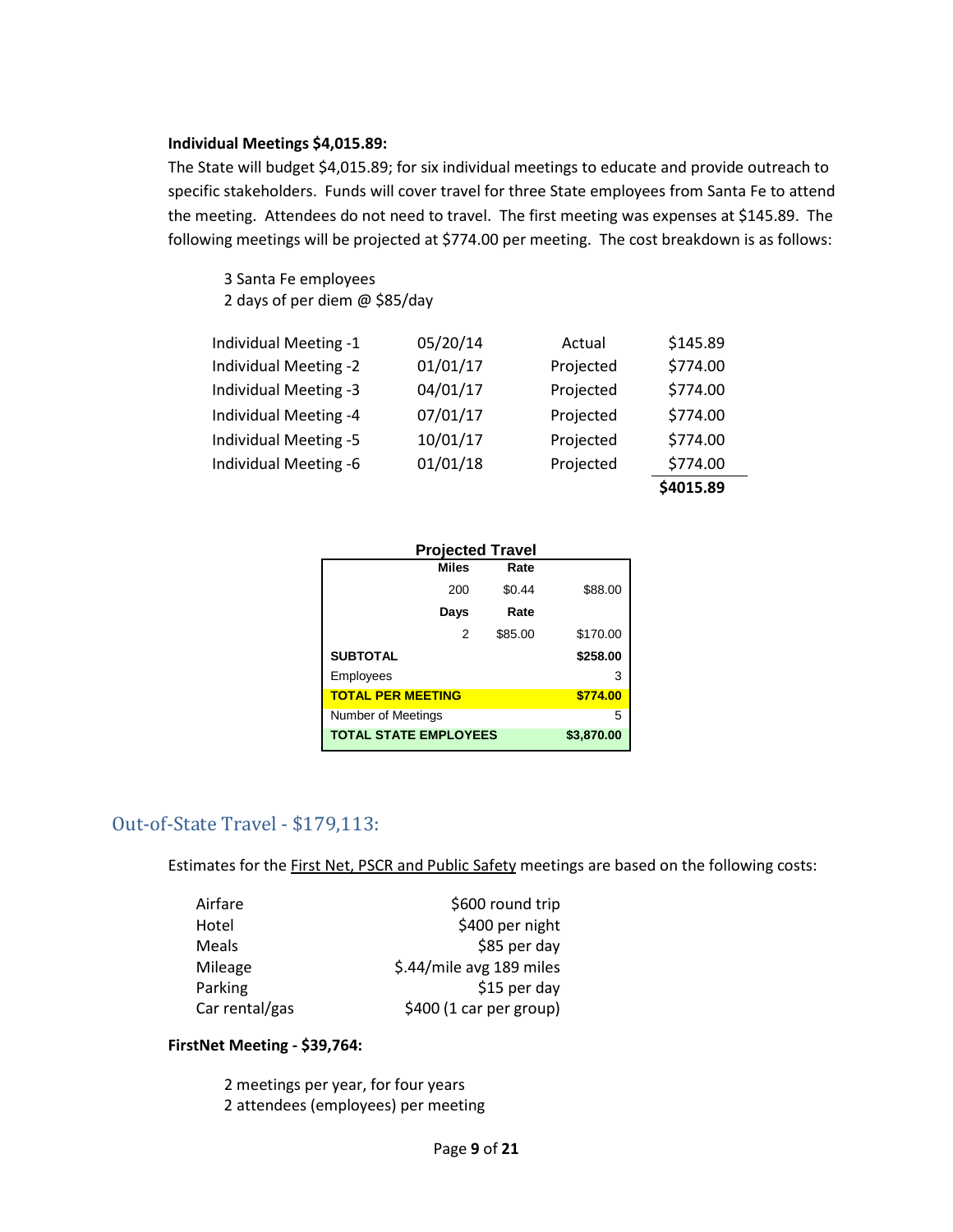| 2015 | 2 Meetings | Actual    | \$16,439.22 |
|------|------------|-----------|-------------|
| 2016 | 2 Meetings | Actual    | \$7,339.18  |
| 2017 | 2 Meetings | Projected | \$7,992.64  |
| 2018 | 2 Meetings | Projected | \$7,992.64  |
|      |            |           | \$39,763.68 |

#### **Projected Travel**

|                                       | Miles          | Rate     |             |
|---------------------------------------|----------------|----------|-------------|
| Mileage                               | 189            | \$0.44   | \$83.16     |
|                                       | Days           | Rate     |             |
| Meals                                 | 3              | \$85.00  | \$255.00    |
| Parking                               | 3              | \$15.00  | \$45.00     |
|                                       |                |          |             |
| Airfare                               |                |          | \$600.00    |
| Hotel                                 | $\overline{2}$ | \$400.00 | \$800.00    |
| Parking                               |                |          | \$15.00     |
|                                       |                |          |             |
| <b>SUBTOTAL</b>                       |                |          | \$1,798.16  |
| Attendees                             |                |          | 2           |
| <b>TOTAL PER MEETING</b>              |                |          | \$3,596.32  |
| Car Rental/Gas - 1 car per group      |                |          | \$400.00    |
| <b>TOTAL PER MEETING WITH VEHICLE</b> |                |          | \$3,996.32  |
| Number of Meetings                    |                |          | 4           |
| <b>TOTAL</b>                          |                |          | \$15,985.28 |

#### **PSCR and Other National Meetings - \$11,265:**

1 to 2 meetings per year

2 attendees (employees) per meeting

| 2015 | 2 Meeting | Actual    | \$7,268.40  |
|------|-----------|-----------|-------------|
| 2016 | 1 Meeting | Actual    | \$0.00      |
| 2017 | 1 Meeting | Projected | \$3,996.32  |
|      |           |           | \$11,264.72 |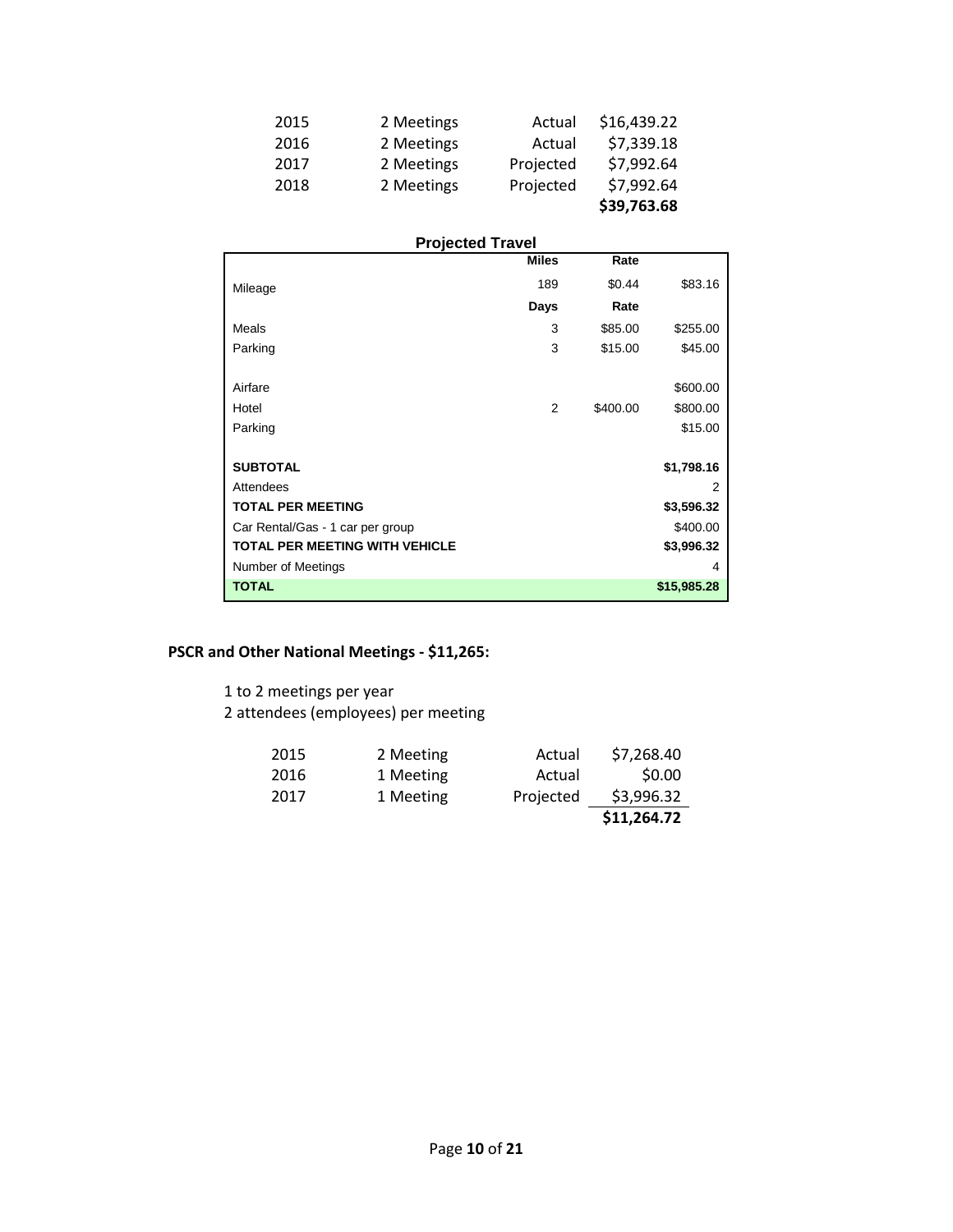| <b>Projected Travel</b>               |              |          |            |
|---------------------------------------|--------------|----------|------------|
|                                       | <b>Miles</b> | Rate     |            |
| Mileage                               | 189          | \$0.44   | \$83.16    |
|                                       | Days         | Rate     |            |
| <b>Meals</b>                          | 3            | \$85.00  | \$255.00   |
| Parking                               | 3            | \$15.00  | \$45.00    |
| Airfare                               |              |          | \$600.00   |
| Hotel                                 | 2            | \$400.00 | \$800.00   |
| Parking                               |              |          | \$15.00    |
| <b>SUBTOTAL</b>                       |              |          | \$1,798.16 |
| Attendees                             |              |          | 2          |
| <b>TOTAL PER MEETING</b>              |              |          | \$3,596.32 |
| Car Rental/Gas - 1 car per group      |              |          | \$400.00   |
| <b>TOTAL PER MEETING WITH VEHICLE</b> |              |          | \$3,996.32 |

#### **Workshops Associated with Public Safety Broadband Network - \$21,872**

8 meetings (SPOC, SHLB, etc.) 1 attendee (employee) per meeting

| 2015 2 Meetings | Actuals   | \$9,042.33  |
|-----------------|-----------|-------------|
| 2016 2 Meetings | Actuals   | \$4,036.89  |
| 2017 2 Meetings | Projected | \$4,396.32  |
| 2018 2 Meetings | Projected | \$4,396.32  |
|                 |           | \$21,871.86 |

#### **Projected Travel**

|                                       | <b>Miles</b>   | Rate     |            |
|---------------------------------------|----------------|----------|------------|
| Mileage                               | 189            | \$0.44   | \$83.16    |
|                                       | Days           | Rate     |            |
| <b>Meals</b>                          | 3              | \$85.00  | \$255.00   |
| Parking                               | 3              | \$15.00  | \$45.00    |
|                                       |                |          |            |
| Airfare                               |                |          | \$600.00   |
| Hotel                                 | $\overline{2}$ | \$400.00 | \$800.00   |
| Parking                               |                |          | \$15.00    |
|                                       |                |          |            |
| <b>SUBTOTAL</b>                       |                |          | \$1,798.16 |
| Attendees                             |                |          | 1          |
| <b>TOTAL PER MEETING</b>              |                |          | \$1,798.16 |
| Car Rental/Gas - 1 car per group      |                |          | \$400.00   |
| <b>TOTAL PER MEETING WITH VEHICLE</b> |                |          | \$2,198.16 |
| Number of Meetings                    |                |          | 4          |
| <b>TOTAL</b>                          |                |          | \$8,792.64 |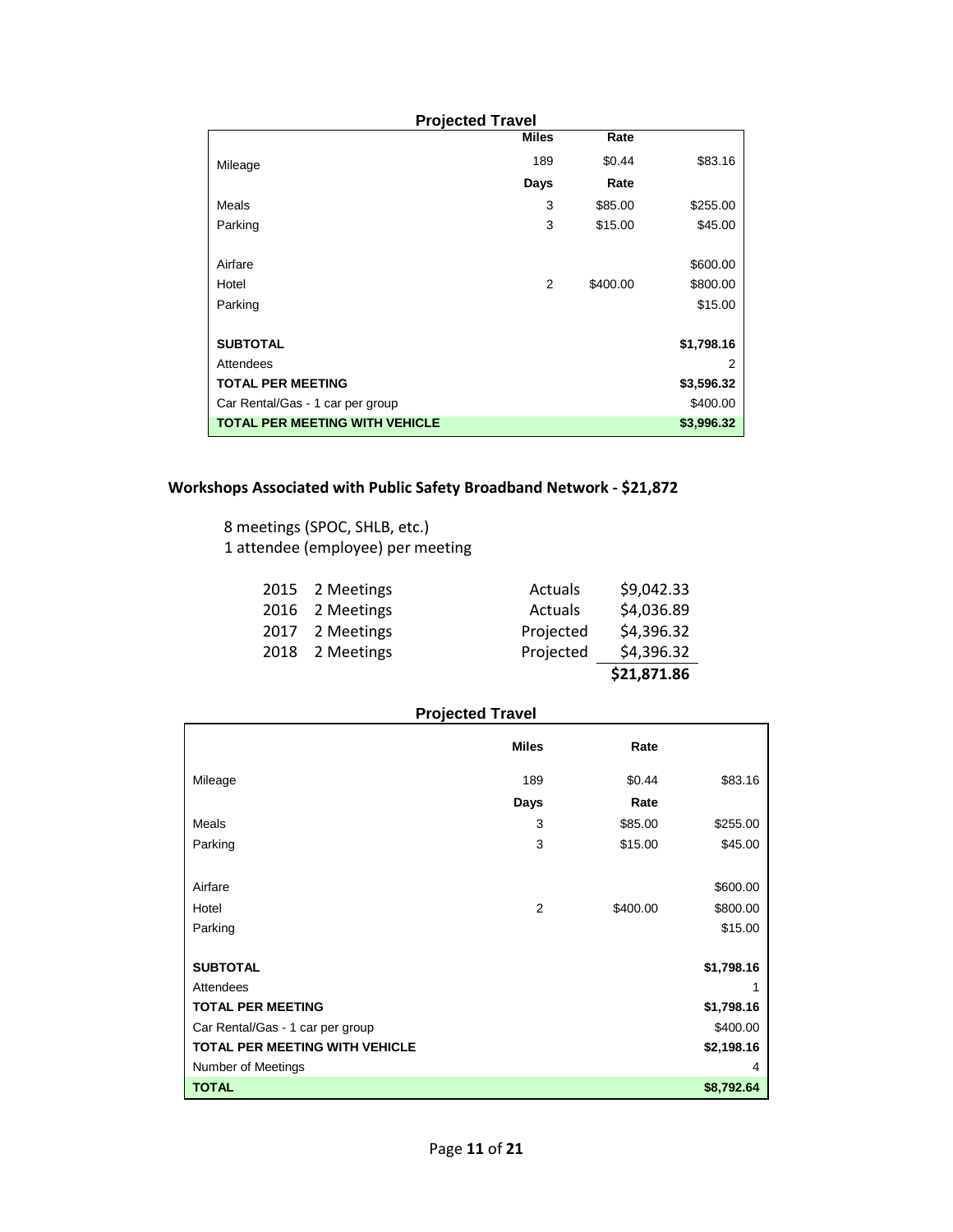#### **SWBCWG Meetings - \$20,054:**

| Airfare        | \$300 round trip         |
|----------------|--------------------------|
| Hotel          | \$150 per night          |
| Meals          | \$65 per day             |
| Mileage        | \$.44/mile avg 100 miles |
| Parking        | \$15 per day             |
| Car rental/gas | \$216 (1 car per group)  |

\$20,054 to attend Southwest Border Communications Working Group (SWBCWG) meetings, meetings previously expensed were a total of \$11,254.49. The remaining eight meetings total \$8,800.00 as follows:

4 meetings per year, for the next two years 1 attendee per meeting

| 2014 | 1 Meeting  | <b>Actuals</b> | \$4,951.77  |
|------|------------|----------------|-------------|
| 2015 | 1 Meeting  | <b>Actuals</b> | \$2,262.47  |
| 2016 | 1 Meeting  | <b>Actuals</b> | \$4,040.25  |
| 2017 | 4 Meetings | Projected      | \$4,400.00  |
| 2018 | 4 Meetings | Projected      | \$4,400.00  |
|      |            |                | \$20,054.49 |

| <b>Projected Travel</b>          |               |          |            |
|----------------------------------|---------------|----------|------------|
|                                  | <b>Miles</b>  | Rate     |            |
|                                  |               |          |            |
| Mileage                          | 100           | \$0.44   | \$44.00    |
|                                  | <b>Days</b>   | Rate     |            |
| Meals                            | 3             | \$65.00  | \$195.00   |
| Parking                          | 3             | \$15.00  | \$45.00    |
|                                  |               |          |            |
| Airfare                          |               |          | \$300.00   |
| Hotel                            | $\mathcal{P}$ | \$150.00 | \$300.00   |
|                                  |               |          |            |
| <b>SUBTOTAL</b>                  |               |          | \$884.00   |
| Attendees                        |               |          |            |
| <b>TOTAL PER MEETING</b>         |               |          | \$884.00   |
| Car Rental/Gas - 1 car per group |               |          | \$216.00   |
| TOTAL PER MEETING WITH VEHICLE   |               |          | \$1,100.00 |
| Number of Meetings               |               |          | 4          |
| <b>PROJECTED TOTAL</b>           |               |          | \$4,400.00 |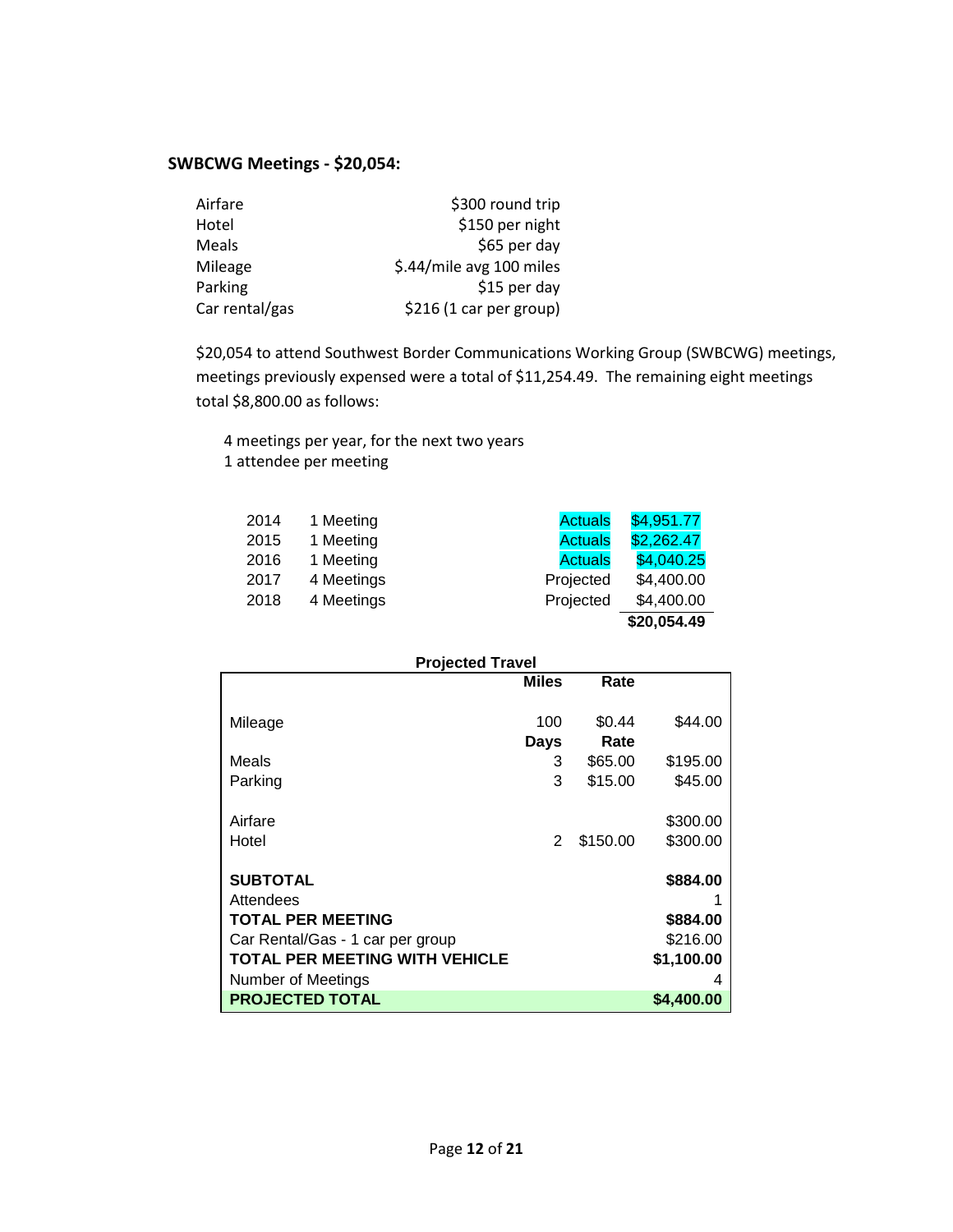#### **Regional Coordination and NASTD Meetings:**

| Airfare        | \$400 round trip         |
|----------------|--------------------------|
| Hotel          | \$200 per night          |
| Meals          | \$85 per day             |
| Mileage        | \$.44/mile avg 145 miles |
| Parking        | \$15 per day             |
| Car rental/gas | \$315 (1 car per group)  |

#### **Regional Coordination Meetings - \$5,878:**

\$5,878.29 for Regional Coordination meetings out of state travel expenses. This would include special trips to other states (e.g. Texas) to coordinate activities along/between the border region and/or within the FEMA region. These would be individual meetings with representatives from other border states such as Texas, Arizona, and possibly California to coordinate efforts between those states and the State of New Mexico. Plans are for one attendee and three total trips, each trip would include an overnight stay.

| 2015 | 1 Meetings | <b>Actuals</b> | \$3,041.59 |
|------|------------|----------------|------------|
| 2016 | 1 Meetings | <b>Actuals</b> | \$1,357.90 |
| 2017 | 1 Meetings | Projected      | \$1,478.80 |
|      |            |                | \$5,878.29 |

| Millage                               | <b>Miles</b><br>145 | Rate<br>\$0.44 | \$63.80    |
|---------------------------------------|---------------------|----------------|------------|
|                                       | Days                | Rate           |            |
| Meals                                 | 3                   | \$85.00        | \$255.00   |
| Parking                               | 3                   | \$15.00        | \$45.00    |
|                                       |                     |                |            |
| Airfare                               |                     |                | \$400.00   |
| Hotel                                 | 2                   | \$200.00       | \$400.00   |
|                                       |                     |                |            |
| <b>SUBTOTAL</b>                       |                     |                | \$1,163.80 |
| Attendees                             |                     |                |            |
| <b>TOTAL PER MEETING</b>              |                     |                | \$1,163.80 |
| Car Rental/Gas - 1 car per group      |                     |                | \$315.00   |
| <b>TOTAL PER MEETING WITH VEHICLE</b> |                     |                | \$1,478.80 |

#### **NASTD Meetings - \$10,399:**

\$10,398.68 for NASTD - National Association of State Technology Directors Meetings out of state travel expenses. This would include special trips to other states to coordinate technology activities. These would be conferences and seminars with the Western Region to coordinate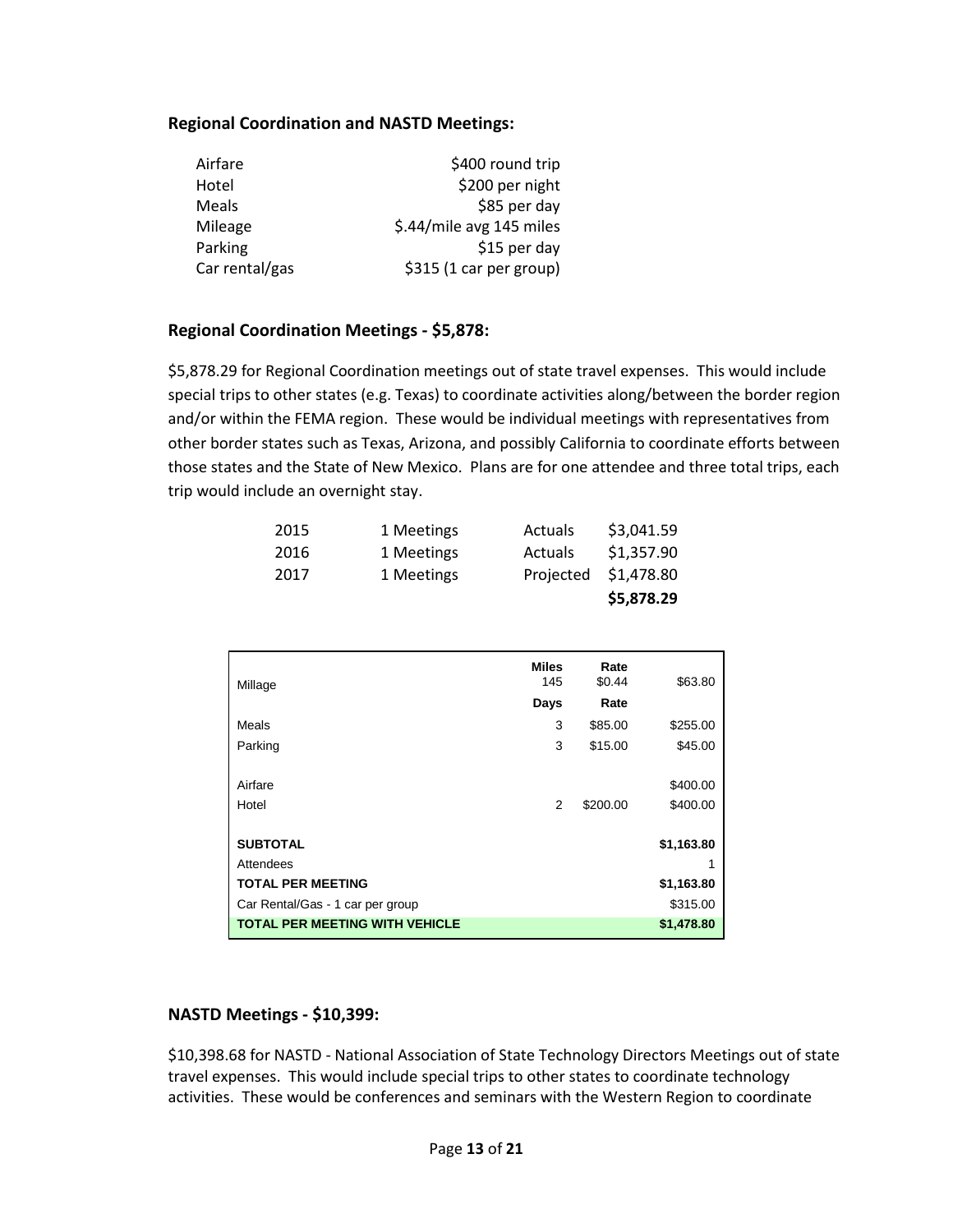efforts between those states and the State of New Mexico. Plans are for one meeting per year for one attendees; each trip would include an overnight stay.

| 2015 | 2 Meetings | Actuals   | \$6,083.18  |
|------|------------|-----------|-------------|
| 2016 | 1 Meetings | Actuals   | \$1,357.90  |
| 2017 | 1 Meetings | Projected | \$1,478.80  |
| 2018 | 1 Meetings | Projected | \$1,478.80  |
|      |            |           | \$10,398.68 |

| Mileage                               | <b>Miles</b><br>145 | Rate<br>\$0.44 | \$63.80    |
|---------------------------------------|---------------------|----------------|------------|
|                                       | Days                | Rate           |            |
| Meals                                 | 3                   | \$85.00        | \$255.00   |
| Parking                               | 3                   | \$15.00        | \$45.00    |
|                                       |                     |                |            |
| Airfare                               |                     |                | \$400.00   |
| Hotel                                 | 2                   | \$200.00       | \$400.00   |
|                                       |                     |                |            |
| <b>SUBTOTAL</b>                       |                     |                | \$1,163.80 |
| Attendees                             |                     |                |            |
| <b>TOTAL PER MEETING</b>              |                     |                | \$1,163.80 |
| Car Rental/Gas - 1 car per group      |                     |                | \$315.00   |
| <b>TOTAL PER MEETING WITH VEHICLE</b> |                     |                | \$1,478.80 |
| Number of Meetings                    |                     |                | 2          |
| <b>TOTAL STATE EMPLOYEES</b>          |                     |                | \$2,957.60 |

### Category D: Equipment

| Federal:     | \$0 |
|--------------|-----|
| Non-Federal: | \$0 |
| Total:       | 50  |

No equipment expenses have been identified for this project.

### Category E: Supplies

| Federal:     | \$40,446  |
|--------------|-----------|
| Non-Federal: | <b>SO</b> |
| Total:       | \$40,446  |

The State of New Mexico will budget \$40,445.94 for the grant period for the purpose of providing operational needs for associated staff working on the grant. This will include personal computers and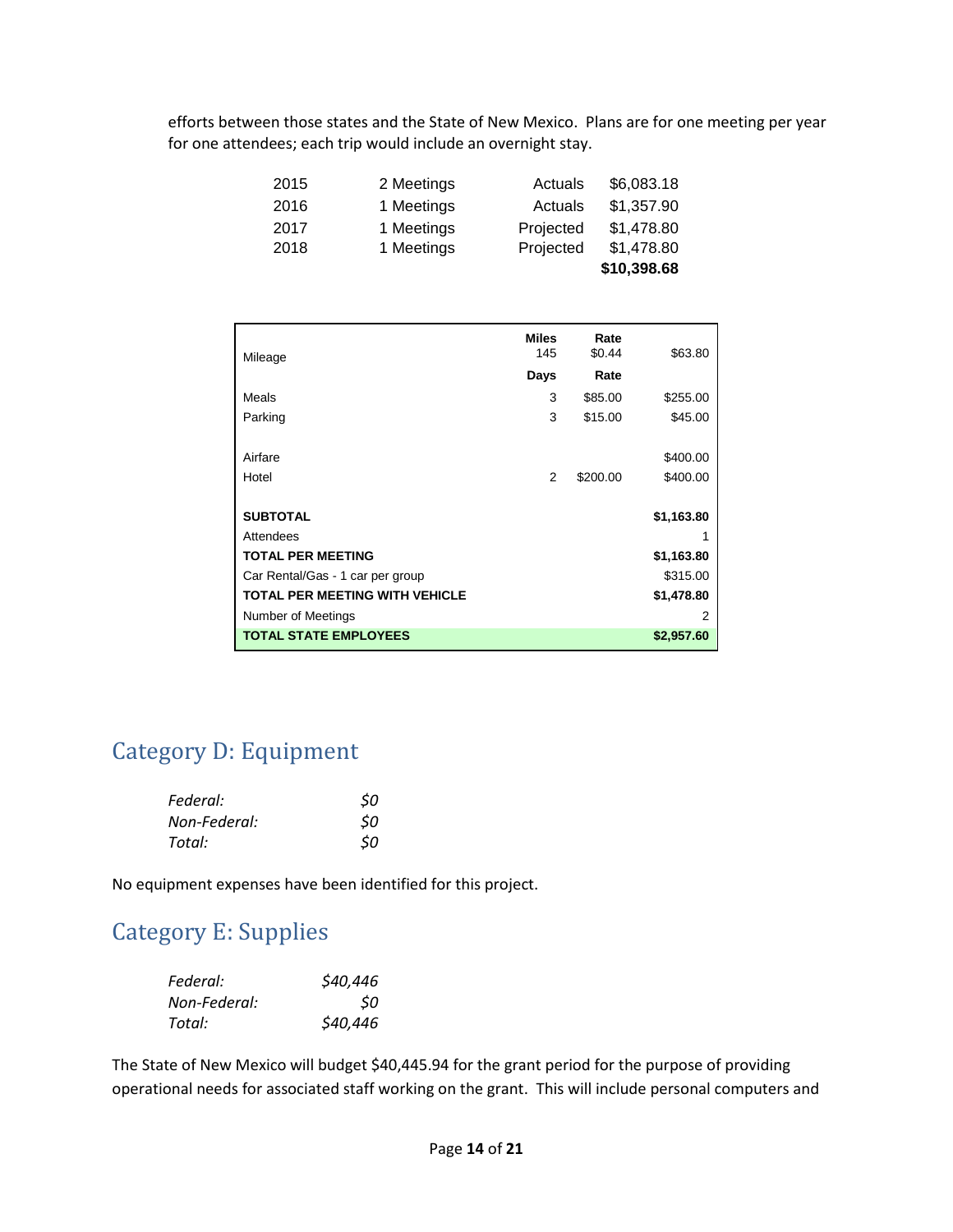software packages for each computer (e.g. Microsoft Word, Excel, Visio, PowerPoint, MS Project, Adobe Acrobat Pro, etc.); webinar software WebEx for 100 attendees at \$1,896.00; \$5,845.58 for the standard office supplies and \$5,169.05 to cover printing cost for educational materials for Regional and Individual meetings. The following is a breakdown of the estimated cost for these materials:

| 2014 | Computers                        | Actuals        | \$0.00      |
|------|----------------------------------|----------------|-------------|
|      | <b>Education Materials</b>       | Actuals        | \$0.00      |
|      | <b>Office Supplies</b>           | Actuals        | \$148.91    |
|      | WebEx                            | Actuals        | \$0.00      |
|      |                                  |                | \$148.91    |
| 2015 | Computers                        | Actuals        | \$15,499.70 |
|      | <b>Education Materials</b>       | Actuals        | \$162.00    |
|      | <b>Office Supplies</b>           | Actuals        | \$2,527.22  |
|      | WebEx                            | Actuals        | \$0.00      |
|      |                                  |                | \$18,188.92 |
| 2016 | Computers                        | Actuals        | \$5,528.62  |
|      | <b>Education Materials</b>       | <b>Actuals</b> | \$434.37    |
|      | <b>Office Supplies</b>           | Actuals        | \$823.47    |
|      | WebEx                            | Actuals        | \$0.00      |
|      |                                  |                | \$6,786.46  |
| 2017 | Computers                        | Projected      | \$5,006.99  |
|      | <b>Education Materials</b>       | Projected      | \$2,572.68  |
|      | <b>Office Supplies</b>           | Projected      | \$1,616.93  |
|      | WebEx                            | Projected      | \$948.00    |
|      |                                  |                | \$10,144.60 |
| 2018 | Computers                        | Projected      | \$1,500.00  |
|      | <b>Education Materials</b>       | Projected      | \$2,000.00  |
|      | <b>Office Supplies</b>           | Projected      | \$729.05    |
|      | WebEx                            | Projected      | \$948.00    |
|      |                                  |                | \$5,177.05  |
|      |                                  |                | \$40,445.94 |
|      |                                  |                |             |
|      | <b>Total Computers</b>           |                | \$27,535.31 |
|      | <b>Total WebEx</b>               |                | \$1,896.00  |
|      | <b>Total Education Materials</b> |                | \$5,169.05  |
|      | <b>Total Office Supplies</b>     |                | \$5,845.58  |
|      |                                  |                | \$40,445.94 |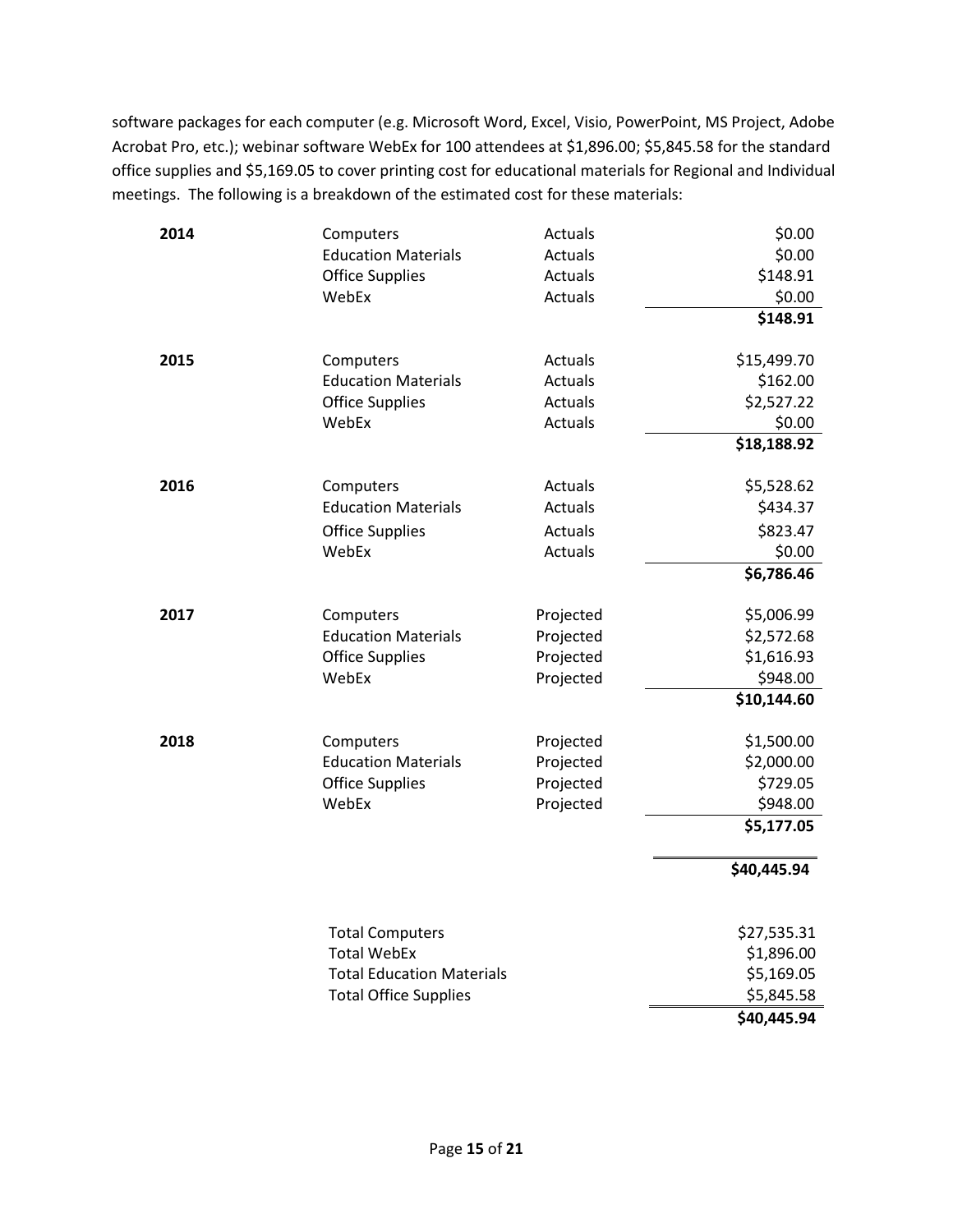### Category F: Contractual

| Federal:     | \$743,079 |                  |
|--------------|-----------|------------------|
| Non-Federal: | \$150,843 | State Cash Match |
| Total:       | \$893,922 |                  |

The State will budget \$893,922 for contractual services during the grant period as follows:

#### Event Coordinator:

\$176,689.62 will be budgeted to hire an Event Coordinator for coordination of the 4 annual state meetings and three rounds of regional meetings with stakeholders. Additional budget was need the first year for outreach material. This budget will be for organizing and conducting the annual meetings and is based on the cost of the first annual meeting at \$40,400 per event for four annual meetings. The actual cost for the first annual meeting was \$40,396.15 and \$31,192.17 for the second meeting. The next two meetings are projected at \$35,000. The regional meeting are divided into six regions and an estimated cost of \$2,000 per meeting will be used to provide a centennial breakfast and lunch.

| Year-2                           |             |
|----------------------------------|-------------|
| 1st Annual Meeting Event Planner |             |
| New Mexico First                 | \$40,396.15 |
| <b>Education Material - CTS</b>  | \$11,101.30 |
|                                  | \$51,497.45 |
| Year-3                           |             |
| 2nd Annual Meeting Event Planner |             |
| Kesselman-Jones                  | \$31,192.17 |
|                                  |             |
| Year-4                           |             |
| 3rd Annual Meeting Event Planner | \$35,000.00 |
| <b>Regional Meetings Round-2</b> | \$12,000.00 |
|                                  | \$47,000.00 |
| Year-5                           |             |
| 4th Annual Meeting Event Planner | \$35,000.00 |
| <b>Regional Meetings Round-3</b> | \$12,000.00 |
|                                  | \$47,000.00 |
|                                  |             |

#### Website Management:

\$83,216.69 will be budgeted for the development and management of the website. In Year-4 \$43,216.69 will be budgeted to develop the site. For Year-4 and Year-5 \$20,000 will be budgeted to manage and maintain the website.

| Year-4 Web Designer Xynergy Enhancement | \$43,216.69 |
|-----------------------------------------|-------------|
| Year-4 Web Designer Xynergy Manage      | \$20,000.00 |
| Year-5 Web Designer Xynergy Manage      | \$20,200.00 |
|                                         | \$83,216.69 |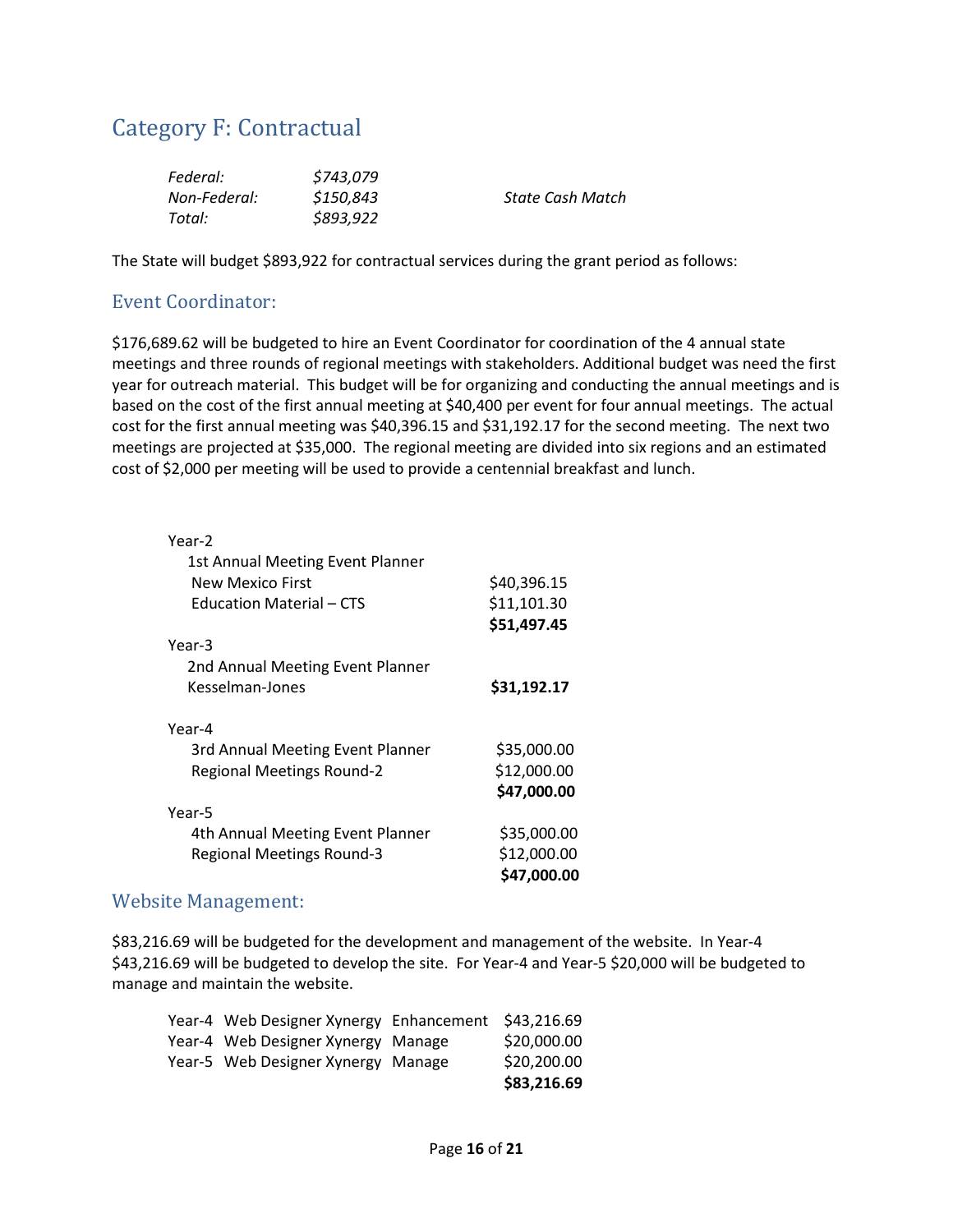#### Video Graph Annual Meetings:

\$6,473.84 will be budgeted for the video taping of the annual meetings. The budget was based on the average cost of \$2,500 for a wedding videography. Budget is for the third and fourth annual meetings plus the actual cost for the second annual meeting at \$1,476.83 for a total of \$6,473.84.

| Year-3 2 <sup>nd</sup> Annual Meeting Heritage Audio Visual | \$1,473.83 |
|-------------------------------------------------------------|------------|
| Year-4 3 <sup>rd</sup> Annual Meeting                       | \$2,500.00 |
| Year-5 4 <sup>th</sup> Annual Meeting                       | \$2,500.00 |
|                                                             | \$6,473.84 |

#### Education and Outreach – Project Support Level I:

\$191,063.35 will be budgeted for Education and Outreach project support. The budget for this contract is based on contractual support provided for two years.

| Year-2 \$135,619.53          |        |             |
|------------------------------|--------|-------------|
| Excel Admin Work             | PO5981 | \$52,252.76 |
| <b>Excel Tech Writing</b>    | PO6200 | \$45,273.80 |
| Excel Tech Assistance PO6530 |        | \$18,109.52 |
| Excel Admin Work             | PO6631 | \$5,411.85  |
| <b>Excel Tech Writer</b>     | PO6689 | \$14,571.60 |
| Year-3 \$55,443.82           |        |             |
| CTS Planning Material PO6307 |        | \$11,101.30 |
| CTS Deliverable 1            | PO7038 | \$35,365.20 |
| CTS Deliverable 2            | PO7038 | \$8,977.32  |
|                              |        |             |

**\$191,063.35**

#### Education and Outreach – Project Support Level IV:

\$65,749.10 will be budgeted for Education and Outreach project support. The budget for this contract is based on contractual support provided for three years.

| Year-3 \$25,749.10                               |            |
|--------------------------------------------------|------------|
| CTS Consolidated Telecom Services (Del 4) PO7477 | \$4,617.08 |
| CTS Consolidated Telecom Services (Del 5) PO7477 | \$3,551.60 |
| CTS Consolidated Telecom Services (Del 6) PO7477 | \$6,392.88 |
| CTS Consolidated Telecom Services (Del 7) PO7477 | \$2,663.70 |
| CTS Consolidated Telecom Services (Del 8) PO7477 | \$6,392.88 |
| CTS Consolidated Telecom Services (Del 9) PO7477 | \$2,130.96 |

*Year-4 \$20,000.00*

*Year-5 \$20,000.00*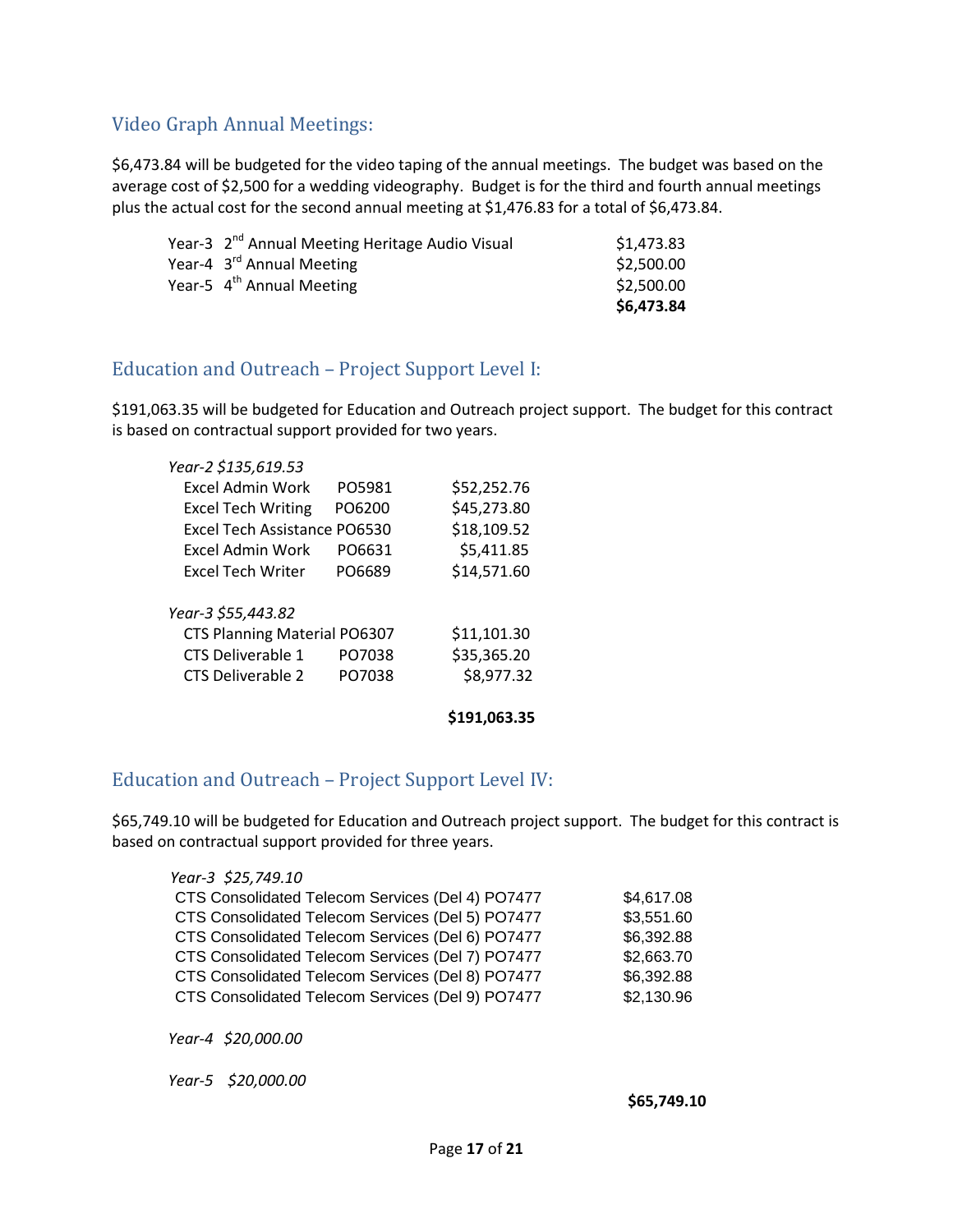#### Legal Services:

\$219,886.46 will be budgeted for legal services during the grant period for the purpose of drafting MOUs, JPAs and other legal services associated with the grant. This will be a Professional Services contract with a law firm that has expertise in Telecommunications Law and experience in working with the State, NTIA, and other Federal agencies. The original budget was based on an estimated of 120 hours per year. However, the hours required for Year-3 consumed the budget reducing the hours for Year-4 and Year-5. Additionally, the hourly rate increased in Year-3.

|        | \$219,886.46 |
|--------|--------------|
| Year-5 | \$40,000.00  |
| Year-4 | \$40,000.00  |
| Year-3 | \$86,628.75  |
| Year-2 | \$53,257.71  |

#### Capabilities and Needs Assessments:

\$150,843 will be budgeted for capabilities and needs assessments, gap analysis and compilation of assets available for network deployment. These funds are the 20% cash match provided by the State of New Mexico via Legislative appropriations. This will be a Professional Services contract with a vendor that has experience in performing these activities. Deliverables for the contract include Project Management, Technical Support, and the Survey/Assessment activities and report.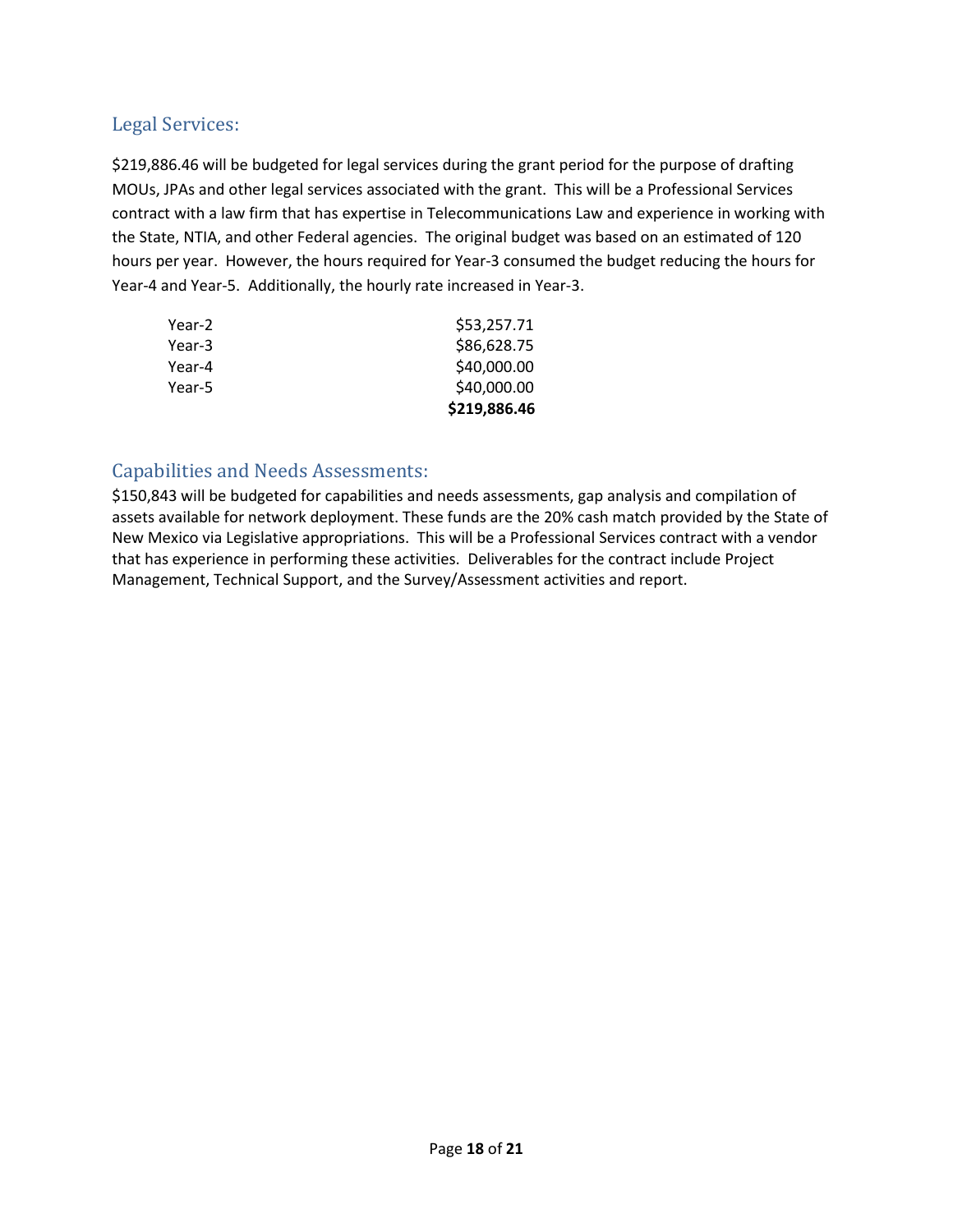| <b>Federal Engineering Inc.</b>                                          | <b>Contract No. 14-361-7004</b>                                  |                                                                                                               | <b>MATCH</b>                                                                                                                        |
|--------------------------------------------------------------------------|------------------------------------------------------------------|---------------------------------------------------------------------------------------------------------------|-------------------------------------------------------------------------------------------------------------------------------------|
| <b>Deliverable Three - Capabilities Assessment</b>                       |                                                                  |                                                                                                               | \$113,526.24                                                                                                                        |
|                                                                          |                                                                  | Task 1 - Provide a preliminary Existing Capabilities Questionnaire to DolT for review and comment.            |                                                                                                                                     |
|                                                                          |                                                                  |                                                                                                               | Task 2 - Schedule and conduct interviews within DoIT to assess existing capability and collect Questionnaire information.           |
| of public safety communications.                                         |                                                                  |                                                                                                               | Task 3 - Review, for familiarization, upcoming projects that have been identified as having a potential impact on the modernization |
| states, and federal agencies identified by the DoIT PM.                  |                                                                  |                                                                                                               | Task 5.4 - Outline the system's current interoperability capabilities among state agencies, and with local agencies, adjacent       |
|                                                                          |                                                                  | Task 5.5 - Determine the capacity of the existing backhaul network including microwave and fiber connections. |                                                                                                                                     |
| diagram depicting backhaul connectivity.                                 |                                                                  |                                                                                                               | Task 5.6 - Analyze the current interconnectivity among sites in the existing backhaul network and develop an overall network        |
|                                                                          |                                                                  | Task 6 - Develop The State of New Mexico Public Safety Communications Capabilities Assessment Report.         |                                                                                                                                     |
| Deliverable Three - Needs Assessment/Gap Analysis                        |                                                                  |                                                                                                               | \$37,316.92                                                                                                                         |
|                                                                          |                                                                  | Task 2.1 - Conduct interviews, with the following State agencies to collect future needs and requirements     |                                                                                                                                     |
| participation in the statewide network                                   |                                                                  |                                                                                                               | Task 2.11 - Conduct up to ten interviews with the following local agencies to collect future needs and requirements regarding       |
| Albuquerque Police Department                                            |                                                                  |                                                                                                               |                                                                                                                                     |
|                                                                          |                                                                  | Bernalillo County Sheriff, Emergency Management, and Consolidated Fire District                               |                                                                                                                                     |
|                                                                          | Sandoval, and Santa Fe Counties Sheriff and Emergency Management |                                                                                                               |                                                                                                                                     |
| "Basis of Proposal."                                                     |                                                                  |                                                                                                               | Counties of Eddy, Sandoval, Dona Ana, Luna, Otero, San Juan, and Socorro as options per pricing in the Contractor's                 |
| regarding interoperability with state agencies and the statewide network |                                                                  |                                                                                                               | Task 2.12 - Conduct one interview with each of the following Federal agencies to collect future needs and requirements              |
| Department of the Interior                                               |                                                                  |                                                                                                               |                                                                                                                                     |
| U.S. Forest Service                                                      |                                                                  |                                                                                                               |                                                                                                                                     |
| Federal Bureau of Investigation                                          |                                                                  |                                                                                                               |                                                                                                                                     |
| <b>Customs and Border Protection</b>                                     |                                                                  |                                                                                                               |                                                                                                                                     |
| significant gaps common among the agencies                               |                                                                  |                                                                                                               | Task 3.1 - Perform an evaluation of the Capabilities Assessment and the results of the Needs Assessment tasks to identify           |

**\$150,843.16**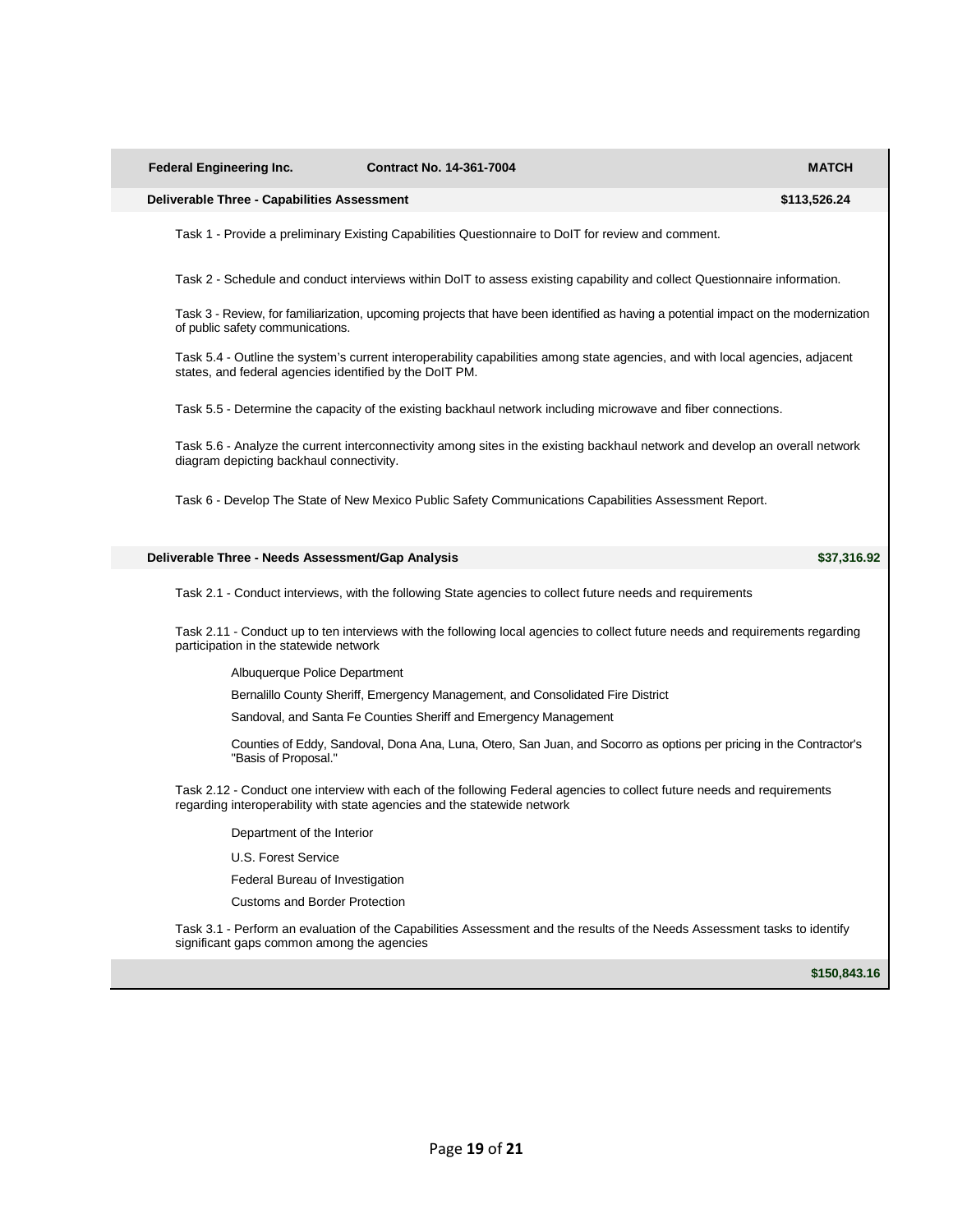### Category G: Construction

| Federal:     | \$0 |
|--------------|-----|
| Non-Federal: | \$0 |
| Total:       | \$0 |

No construction activities have been identified for this grant.

### Category H: Other

| Federal:     | \$170,415 |
|--------------|-----------|
| Non-Federal: | 50        |
| Total:       | \$170,415 |

The State will budget \$170,415 for Other Phase II Data Collection activities as follows:

#### Map Development:

\$45,000 will be budgeted for Map Development services during the grant period. The budget for each data collection cycle of map development will be \$15,000 at three iterations.

|        |                                     | \$45,000.00 |
|--------|-------------------------------------|-------------|
| Year-5 | Data Analysis for Regional Meetings | \$15,000.00 |
| Year-4 | Round Two Data Collection           | \$15,000.00 |
| Year-3 | Round One Data Collection           | \$15,000.00 |

#### Software for Data Collection:

\$19,319.19 will be budgeted for the software license to develop maps required for data collection. The first two years the majority of the cost was paid by the SBI grant. The third year the grant will fund the full amount.

|        |                 | \$19,319.19 |
|--------|-----------------|-------------|
| Year-3 | ESRI – UNM EDAC | \$17,500.00 |
| Year-2 | ESRI – UNM EDAC | \$400.00    |
| Year-1 | ESRI – UNM EDAC | \$1,419.19  |

#### Data Collection – Project Support Level I:

\$106,095.60 will be budgeted for Data Collection project support. The budget for this contract is based on contractual support provided annually. Following the third year this function will be handled with internal staff.

Year-3 CTS Consolidated Telecom Services \$106,095.60